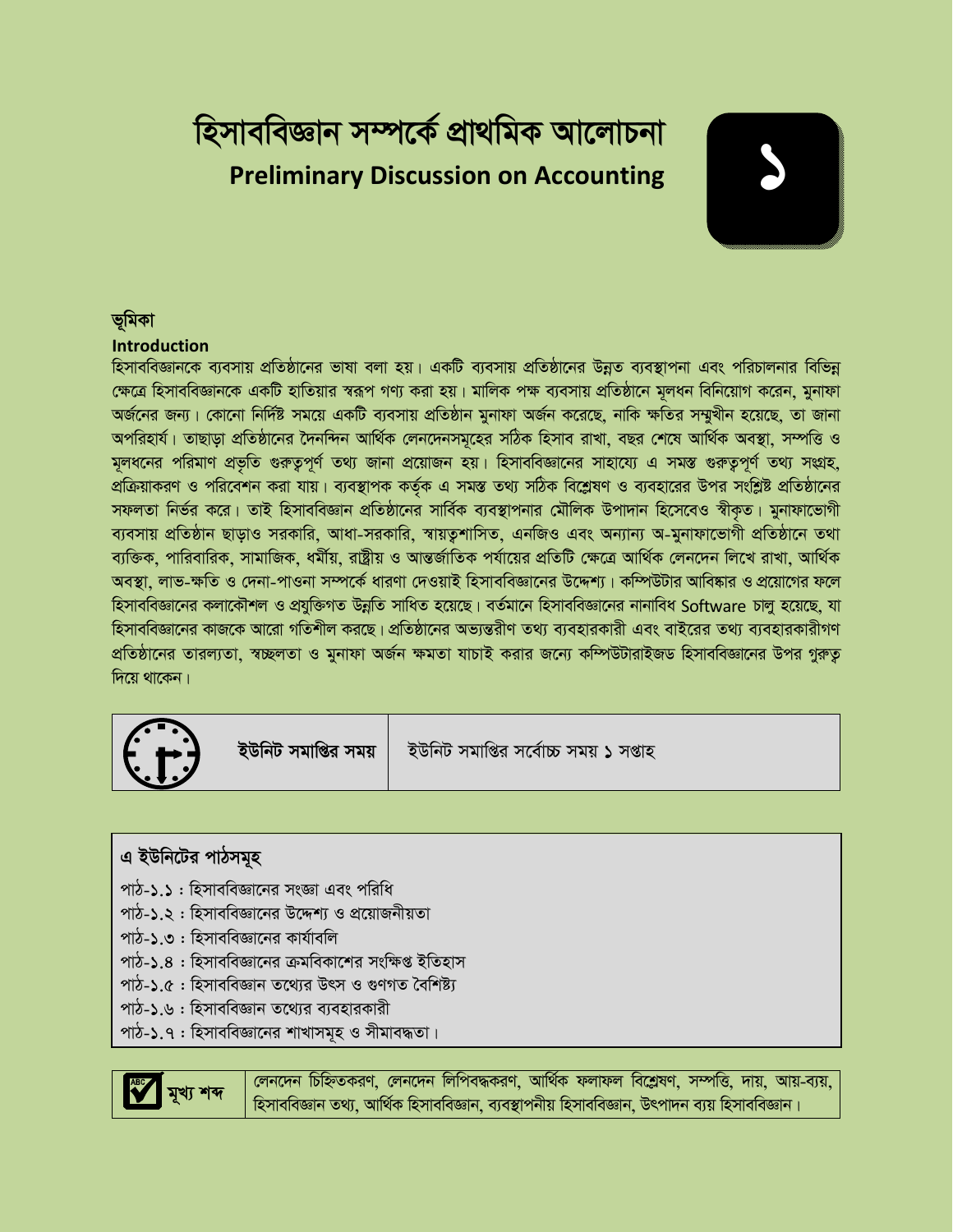<u>পাঠ-১.১</u>

## হিসাববিজ্ঞানের সংজ্ঞা এবং পরিধি **Definition and Scope of Accounting**



উদ্দেশ্য

এ পাঠ শেষে আপনি-

- $\bullet$  হিসাববিজ্ঞানের সংজ্ঞা বলতে পারবেন।
- হিসাববিজ্ঞানের সংজ্ঞার ব্যাখ্যা লিখতে পারবেন।
- হিসাববিজ্ঞানের পরিধি বোঝিয়ে বলতে পারবেন।

#### হিসাববিজ্ঞানের সংজ্ঞা **Definition of accounting**

হিসাববিজ্ঞান শব্দটি 'হিসাব' ও 'বিজ্ঞান' শব্দ দুটির সম্মিলিত রূপ। আভিধানিক অর্থে হিসাব বলতে গণনা বোঝায়। পারিভাষিক অর্থে হিসাব বলতে অর্থের দ্বারা পরিমাপযোগ্য ব্যক্তি বা প্রতিষ্ঠানের সম্পত্তি, দায় ও আয়-ব্যয় সংক্রান্ত লেনদেনের বিবরণকে বোঝায়। অন্যদিকে বিজ্ঞান বলতে কোনো বিষয়ে সুসংবদ্ধ ও সুশঙ্খল জ্ঞানকে বোঝায়। হিসাববিজ্ঞানকে অনেকে হিসাবশাস্ত্র বলেও আখ্যায়িত করে থাকেন। বম্ভুত ব্যবসায়ী ও অব্যবসায়ী প্রতিষ্ঠানের আর্থিক লেনদেনসমূহ লিপিবদ্ধকরণ এবং তার ফলাফল নির্ধারণ সম্পর্কিত কর্মধারা একটি গ্রহণযোগ্য নীতি ও পদ্ধতির মাধ্যমে সম্পন্ন করার কলাকৌশলকে হিসাববিজ্ঞান বলে। সহজ ভাষায় বলা যায়, ব্যবসায়িক প্রতিষ্ঠানের আর্থিক লেনদেনগুলো সুশঙ্খলভাবে লিপিবদ্ধকরণ, সংরক্ষণ, আর্থিক ফলাফল ও অবস্থা নির্ণয় এবং বিশ্লেষণ করার সুসংবদ্ধ জ্ঞানকে হিসাববিজ্ঞান বলে। এবার আসুন খ্যাতনামা হিসাববিদ ও সংস্থা হিসাববিজ্ঞানের সংজ্ঞা কীভাবে দিয়েছেন তা নিয়ে আলোচনা করি।

A. W. Johnson এর মতে, "Accountancy may be defined as the collection, compilation and systematic recording of business transactions of money, the preparation of financial reports, the analysis and interpretation of these reports and the use of these reports for the information and guidance of management." অর্থাৎ "ব্যবস্থাপনার জ্ঞাতার্থে এবং নির্দেশনার নিমিত্তে ব্যবসায়ের আর্থিক লেনদেনসমূহ সংগ্রহ, সংকলন এবং ধারাবাহিকভাবে লিপিবদ্ধকরণ, আর্থিক প্রতিবেদন প্রস্তুতকরণ, বিশ্লেষণ এবং ব্যাখ্যাকরণ সম্পর্কিত কর্মকাণ্ডকে হিসাববিজ্ঞান বলা হয়"।

আমেরিকান ইনস্টিটিউট অব পাবলিক এ্যাকাউন্টস হিসাববিজ্ঞান সম্পর্কে মতামত দেয় যে- "Accounting is the art of recording, classifying and summarizing in significant manner and in terms of money transactions and events which are in part at least of a financial character and interpreting the result thereof." অর্থাৎ "অর্থের মাপকাঠিতে পরিমাপযোগ্য ব্যবসায়িক লেনদেনসমূহের সংগ্রহ, সংরক্ষণ, সুসংবদ্ধ লিপিবদ্ধকরণ, আর্থিক প্রতিবেদন প্রস্তুতকরণ ও বিশ্লেষণ এবং বিশদ ব্যাখ্যাকরণকে হিসাববিজ্ঞান বলে। এ সকল প্রতিবেদন থেকে প্রাপ্ত তথ্যসমূহ ব্যবসার পরিচালকগণকে ভবিষ্যত ব্যবসায় পরিচালনা বিষয়ে নির্দেশ দিয়ে থাকে।"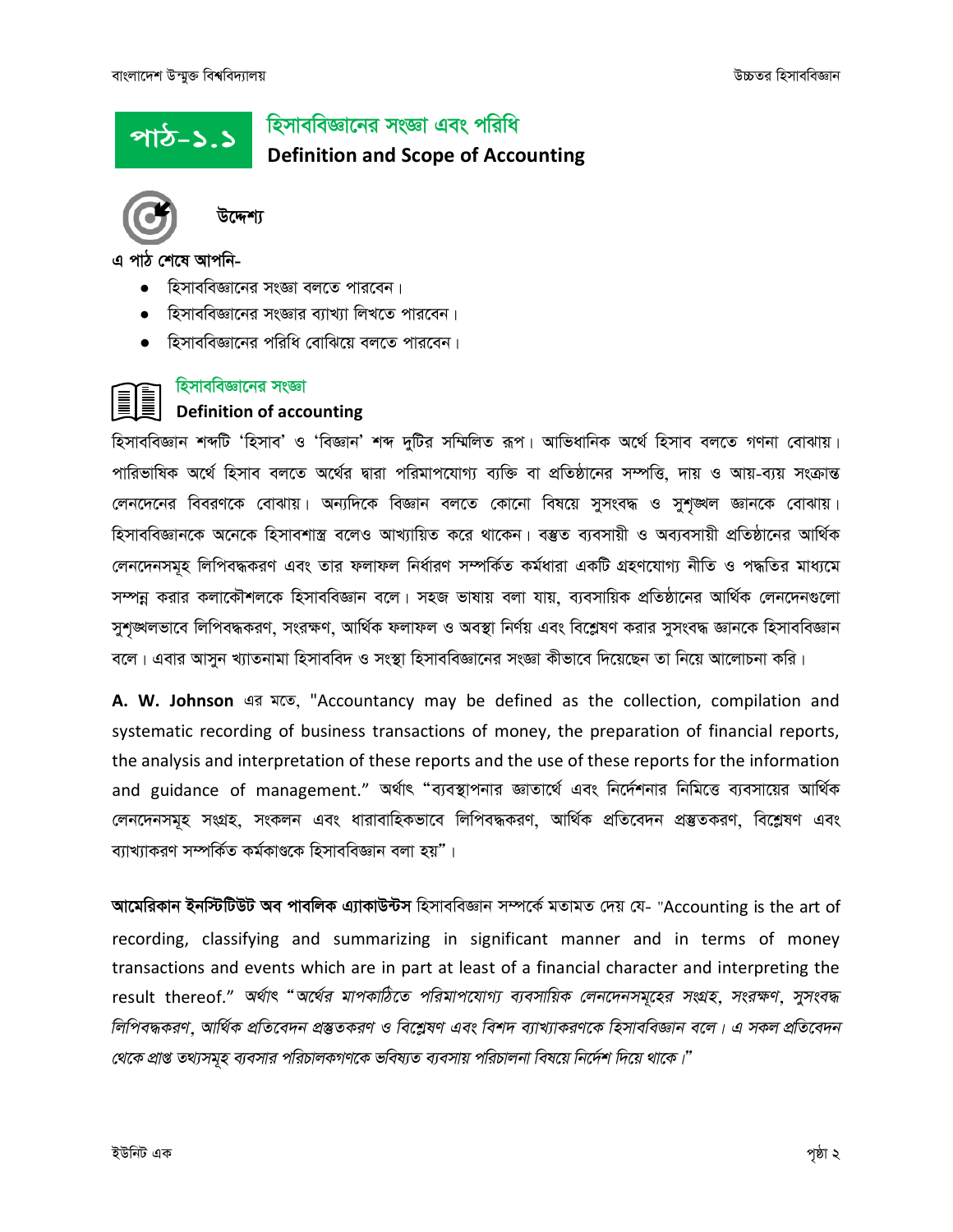Prof. H. Chakrabarty बल्न, "Accounting is the science of measurement of wealth both in the static and dynamic senses and deals with recoding, classifying and summarizing financial transactions and interpretation of financial position on the basis of some accepted theories, principles, doctrines and rules according to deductive method as conditioned by programmatic and some sociological approaches within the limitations of certain convention, postulates and doctrines" অর্থাৎ "হিসাববিজ্ঞান হলো স্থির ও গতিময় রীতিতে সম্পদ পরিমাপের একটি বিজ্ঞান, যা অবরোহ পদ্ধতির প্রায়োগিক ও সামাজিক নিয়মে গৃহীত তথ্য, নীতি, মতবাদ ও নিয়মাবলির আওতায় আর্থিক লেনদেন লিপিবদ্ধকরণ, শ্রেণিবদ্ধকরণ, সংক্ষিপ্তকরণ ও আর্থিক অবস্থার সামগ্রিক বিচার বিশ্লেষণ করে থাকে।"

অতএব, হিসাববিজ্ঞান হলো এমন একটি কলাকৌশল বিশিষ্ট সামাজিক বিজ্ঞান, যার সাহায্যে স্বীকৃত রীতিনীতি অনুসারে ব্যবসায়ী ও অব্যবসায়ী প্রতিষ্ঠানের সকল প্রকার আর্থিক লেনদেনসমূহকে প্রকৃতি ও তারিখ অনুসারে সুসংবদ্ধভাবে লিপিবদ্ধকরণ, সংরক্ষণ, শ্রেণিবদ্ধকরণ ও সংক্ষেপণ এবং বিশ্লেষণের মাধ্যমে নির্দিষ্ট সময়ের জন্য আয়-ব্যয়, লাভ-ক্ষতি, সম্পত্তি-দায় ইত্যাদির বিবরণ প্রস্তুত ও বাখ্যা করা যায় এবং ব্যবস্থাপনা, বিনিয়োগকারী ও অন্যান্য আগ্রহী পক্ষকে প্রয়োজনীয় তথ্য সরবরাহ করে পরিকল্পনা ও সিদ্ধান্ত গ্রহণেও সহায়তা করে থাকে।

#### সংজ্ঞার ব্যাখ্যা

#### **Explanation of definition**

হিসাববিজ্ঞানের গ্রহণযোগ্য সংজ্ঞা দিয়েছেন Donald E. Kieso and Kimmel, তাঁর মতে "Accounting is an information system that identifies, records and communicates the economic events of an organization to interested users". অৰ্থাৎ "হিসাববিজ্ঞান হলো একটি তথ্য প্ৰবাহের পদ্ধতি, যা একটি প্ৰতিষ্ঠানের অর্থনৈতিক ঘটনাগুলোকে চিহ্নিত করে, লিপিবদ্ধকরণপূর্বক ফলাফল তৈরি করে এবং সংশ্লিষ্ট ব্যবহারকারীদেরকে উক্ত ফলাফল সম্পৰ্কে অবহিত করে।

সংজ্ঞাটি বিশ্লেষণ করলে আমরা উল্লেখযোগ্য তিনটি বিষয় দেখতে পাই, যথা -

- ১. চিহ্নিতকরণ : একটি প্রতিষ্ঠানে দৈনন্দিন অসংখ্য ঘটনা ঘটে থাকে। হিসাববিজ্ঞান কেবলমাত্র অর্থের মাপকাঠিতে পরিমাপযোগ্য অর্থাৎ আর্থিক ঘটনাগুলোকে চিহ্নিতকরণ করে। যেমন : কোনো ফার্ম কর্তৃক বাজারে পণ্য বিক্রয় করা হলো ৫.০০০ টাকার, এটি একটি আর্থিক ঘটনা। আবার উক্ত ফার্মের একজন কর্মচারী হঠাৎ মারা গেল তা একটি অনাৰ্থিক ঘটনা। আৰ্থিক ঘটনাগুলোকে চিহ্নিত করাই হিসাববিজ্ঞানের প্রাথমিক কাজ।
- ২. **লিপিবদ্ধকরণ :** হিসাববিজ্ঞান অর্থের মাপকাঠিতে পরিমাপযোগ্য ঘটনাগুলোকে চিহ্নিত করার পর সেগুলোকে হিসাব খাতায় লিপিবদ্ধ করে, সমজাতীয় ঘটনাগুলোকে খতিয়ান হিসাবে শ্রেণিবিন্যস্ত করে এবং রেওয়ামিলের অধীনে সংক্ষিপ্তকরণ পূর্বক তালিকাভুক্ত করে থাকে।
- ৩. অবহিতকরণ বা জ্ঞাপন : হিসাববিজ্ঞানের চিহ্নিতকরণ এবং লিপিবদ্ধকরণ কাজ অর্থহীন হয়ে পড়বে যদি লিপিবদ্ধ লেনদেনসমূহের ভিত্তিতে চূড়ান্ত আর্থিক ফলাফল তৈরি এবং উক্ত প্রাপ্ত ফলাফল সংশ্লিষ্ট পক্ষের নিকট জ্ঞাপন করা না হয়। তাই হিসাববিজ্ঞান তৈরিকৃত প্রতিবেদনগুলো সংশ্লিষ্ট পক্ষের নিকট যথাযথভাবে জ্ঞাপন করে থাকে। এখানে সংশ্লিষ্ট পক্ষ বলতে ব্যবস্থাপনা, পাওনাদার, দেনাদার, বিনিয়োগকারী, সরবরাহকারী এবং ঋণদানকারী ইত্যাদিকে বোঝায়।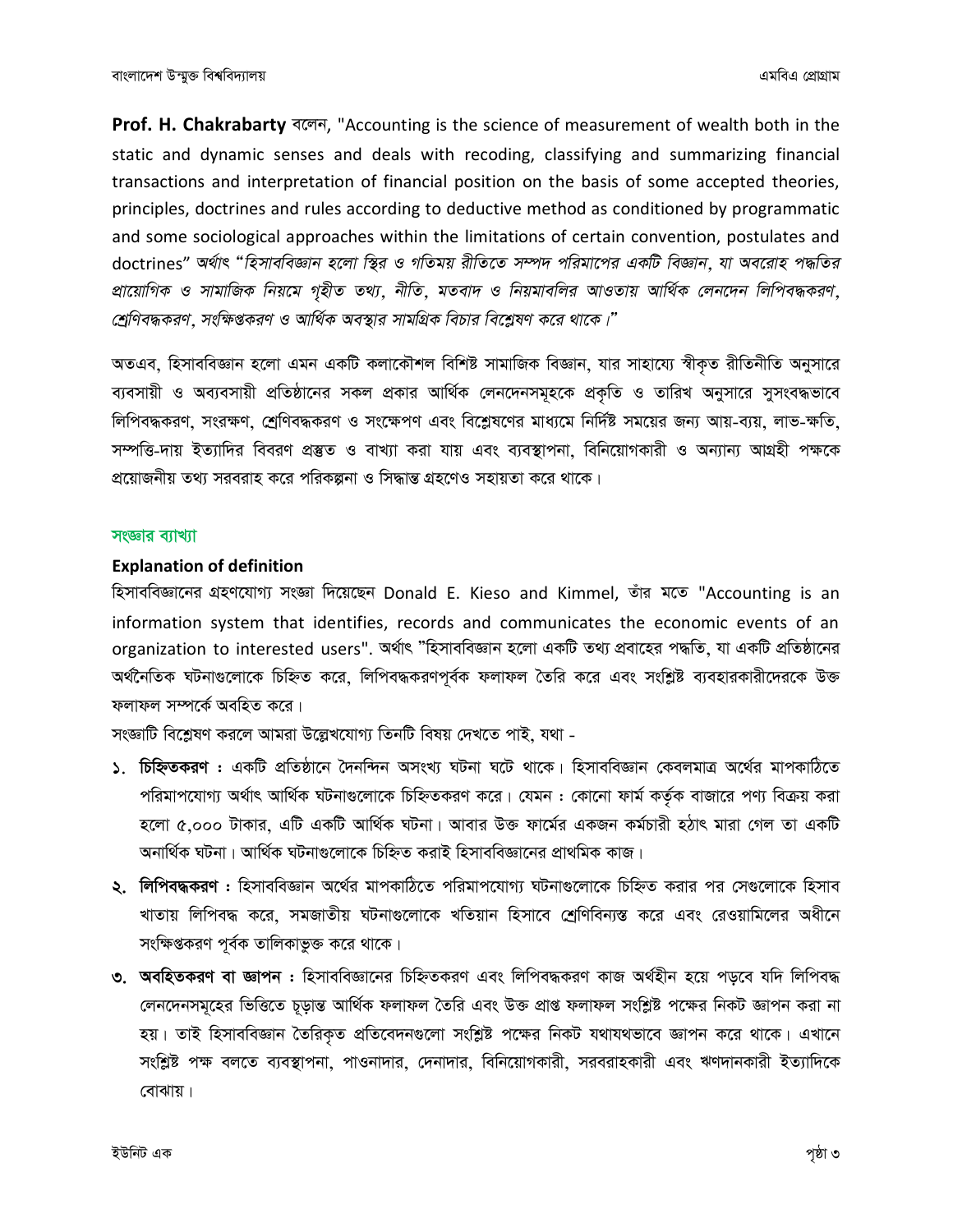#### হিসাববিজ্ঞানের পরিধি

#### **Scope of accounting**

হিসাববিজ্ঞানের আওতা বা পরিধি শুধুমাত্র ব্যবসা প্রতিষ্ঠানের লেনদেনসমূহের মধ্যে সীমাবদ্ধ নয় বরং সকল শ্রেণির প্রতিষ্ঠান, এমনকি ব্যক্তি ও পারিবারিক পর্যায় পর্যন্ত বিস্তৃত। যেখানেই আর্থিক লেনদেন সংঘটিত হয় সেখানেই হিসাববিজ্ঞান প্রয়োজন। অতএব হিসাববিজ্ঞানের পরিধি অত্যন্ত ব্যাপক, যা ব্যক্তিজীবন থেকে শুরু করে সমাজ জীবনের প্রতিটি অঙ্গনে পরিব্যাগু। হিসাববিজ্ঞানের কাৰ্যক্ষেত্ৰ বা পৱিধি সম্পৰ্কে নিম্নে আলোচনা করা হলো :

- ১. ব্যক্তিগত ও পারিবারিক জীবনে : প্রত্যেক ব্যক্তি বিভিন্ন কাজ ও লেনদেন থেকে অর্থ উপার্জন করে এবং পারিবারিক কল্যাণে ব্যয় করে। এই আয়-ব্যয়ের হিসাব সংরক্ষণের জন্য হিসাববিজ্ঞানের প্রয়োজন হয়।
- ২. ব্যবসায় প্রতিষ্ঠানে : ব্যবসায় প্রতিষ্ঠানের মূল উদ্দেশ্য হলো মুনাফা অর্জন। মুনাফা অর্জিত হয়েছে কিনা এবং আর্থিক অবস্থা জানার জন্য হিসাববিজ্ঞানের প্রয়োগ অপরিহার্য। তাছাড়া ব্যবসায়ের কার্যক্রম মূল্যায়ন, নিয়ন্ত্রণ ও সম্প্রসারণের সিদ্ধান্ত গ্রহণের ক্ষেত্রেও হিসাববিজ্ঞানের সাহায্য প্রয়োজন।
- ৩. অব্যবসায় প্রতিষ্ঠানে : স্কুল, কলেজ, মাদ্রাসা, মন্দির, ক্লাব, সমিতি, হাসাপাতাল, পাবলিক লাইব্রেরি, এনজিও, সমবায় সমিতি ইত্যাদি প্রতিষ্ঠানে আর্থিক লেনদেন সংঘটিত হয়। ফলে এ সব প্রতিষ্ঠানেও হিসাববিজ্ঞান দরকার।
- ৪. সরকারি প্রতিষ্ঠানের জন্য : সরকারের বিভিন্ন বিভাগ, মন্ত্রণালয়, অফিস আদালত, রাষ্ট্রীয় সংস্থা, কর্পোরেশন, আধাসরকারি ও স্বায়ত্বশাসিত সংস্থা ইত্যাদির সুষ্ঠু হিসাব সংরক্ষণের জন্য হিসাববিজ্ঞানের নীতি ও পদ্ধতি প্রয়োগ করা হয়।
- ৫. পেশাজীবীদের জন্য : চার্টার্ড একাউনটেন্ট, ডাক্তার, ইঞ্জিনিয়ার, কর উপদেষ্টা, কনসালটেন্ট, এ্যাডভোকেট প্রভৃতি পেশার ব্যক্তিরা আয়-ব্যয়ের সঠিক হিসাব সংরক্ষণ ও কর নির্ধারণের জন্য হিসাববিজ্ঞান প্রয়োগ করে।

#### সারসংক্ষেপ:  $\overline{\mathcal{F}}$

হিসাববিজ্ঞান হলো একটি তথ্য প্রবাহের পদ্ধতি, যা একটি প্রতিষ্ঠানের অর্থনৈতিক ঘটনাগুলোকে চিহ্নিত করে, ঘটনাগুলোকে লিপিবদ্ধকরণপূর্বক ফলাফল তৈরি করে এবং সংশ্লিষ্ট ব্যবহারকারীদের নিকট উক্ত ফলাফল সরবরাহ করে। হিসাববিজ্ঞানের আওতা একজন মানুষের ব্যক্তি জীবন, কর্ম জীবন, পারিবারিক জীবন ও ব্যবসায়িক জীবন পর্যন্ত বিস্তৃত।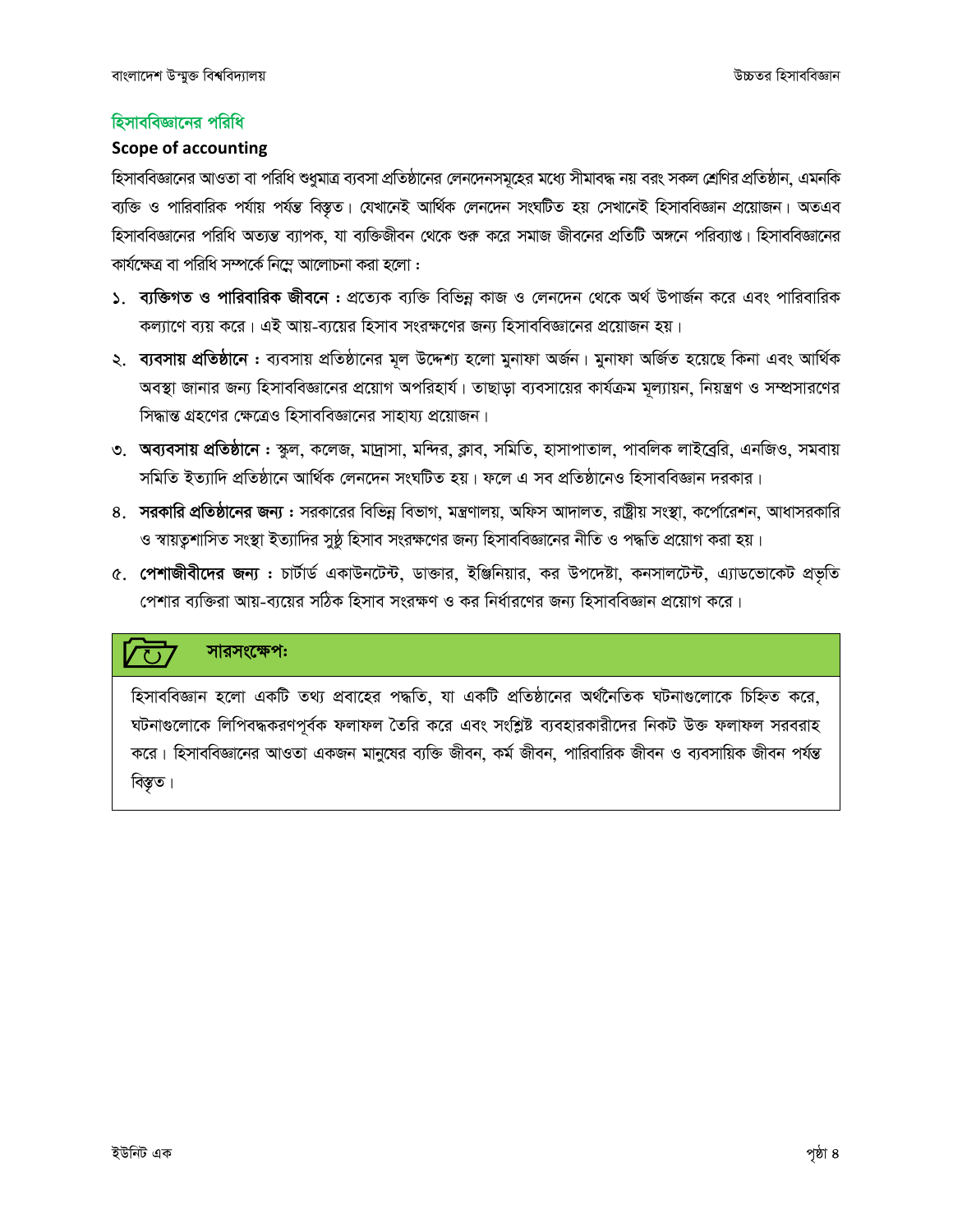<u> পাঠ-১.২</u>

#### হিসাববিজ্ঞানের উদ্দেশ্য ও প্রয়োজনীয়তা

**Objectives and Necessities of Accounting** 



উদ্দেশ্য

এ পাঠ শেষে আপনি-

- হিসাববিজ্ঞানের উদ্দেশ্যগুলো সম্পর্কে ধারণা লাভ করতে পারবেন।
- হিসাববিজ্ঞানের প্রয়োজনীয়তা বর্ণনা করতে পারবেন।



#### হিসাববিজ্ঞানের উদ্দেশ্য

# **EXAMPLE Objectives of accounting**

হিসাববিজ্ঞান একটি সেবামূলক কর্মকাণ্ড। এর উদ্দেশ্য বহুবিধ। মূলত প্রতিষ্ঠানে সংঘটিত লেনদেন হিসাবভুক্তকরণ, ফলাফল ও আৰ্থিক অবস্থা নিৰ্ণয় এবং মূল্যায়ন ও বিশ্লেষণ সংক্ৰান্ত তথ্য স্বাৰ্থ সংশ্লিষ্ট বিভিন্ন পক্ষকে সরবরাহ করাই হিসাববিজ্ঞানের প্রধান উদ্দেশ্য। নিম্নে হিসাববিজ্ঞানের উদ্দেশ্যগুলো সম্পর্কে আলোকপাত করা হলো :

- ১. আর্থিক লেনদেনের স্থায়ী হিসাব সংরক্ষণ : প্রতিদিনের অসংখ্য লেনদেন দীর্ঘকাল মনে রাখা সম্ভব নয়। তাছাড়া আর্থিক ফলাফল নির্ণয়ের জন্যও লেনদেন লিপিবদ্ধ করা প্রয়োজন। তাই হিসাববিজ্ঞানের প্রাথমিক উদ্দেশ্য হলো আর্থিক লেনদেন জাবেদায় ধারাবাহিকভাবে লিপিবদ্ধ করা এবং পরে স্থায়ীভাবে খতিয়ানে হিসাব সংরক্ষণ করা।
- ২. **কাৰ্যক্ৰমের ফলাফল নিৰ্ণয় :** নিৰ্দিষ্ট সময় পর মালিক ও অন্যান্য স্বাৰ্থ সংশ্লিষ্ট পক্ষ প্ৰতিষ্ঠানের আৰ্থিক কাৰ্যক্ৰমের ফলাফল জানতে চায়। ব্যবসায় প্রতিষ্ঠানের জন্য লাভ-লোকসান হিসাব ও অব্যবসায়ী প্রতিষ্ঠানের জন্য আয়-ব্যয় হিসাব প্রস্তুত করে আর্থিক কার্যক্রমের ফলাফল নির্ণয় করা হিসাববিজ্ঞানের অন্যতম প্রধান উদ্দেশ্য।
- ৩. প্রতিষ্ঠানের আর্থিক অবস্থা নিরূপণ : আর্থিক অবস্থা নিরূপণ করা হিসাববিজ্ঞানের আর একটি প্রধান উদ্দেশ্য। প্রতিষ্ঠানের দায়- দেনা, মূলধন, চলতি সম্পত্তি, স্থায়ী সম্পত্তি ইত্যাদির পরিমাণ নির্ধারণ করার জন্য হিসাব বৎসর শেষে নির্দিষ্ট দিনে উদ্বত্তপত্র (Balance sheet) প্রস্তুত করা হয়। আর্থিক বিবরণীর এ অংশ সম্পত্তি ও দায় সংক্রান্ত আর্থিক অবস্থা নির্দেশ করে।
- ৪. কার্যক্রম মূল্যায়ন ও নীতি নির্ধারণ : আর্থিক বিবরণীসমূহের বিশ্লেষণ ও ব্যাখ্যাকরণ এবং প্রয়োজনীয় আর্থিক তথ্য সরবরাহের মাধ্যমে প্রতিষ্ঠানের কার্যক্রম মূল্যায়নে ও নীতি নির্ধারণে ব্যবস্থাপনাকে সহায়তা করা হিসাববিজ্ঞানের অন্যতম প্রধান উদ্দেশ্য।
- ৫. আর্থিক লেনদেন সম্পর্কে অবহিতকরণ : দৈনন্দিন লেনদেন, ক্রয়-বিক্রয় ও দেনাপাওনা সম্পর্কে প্রতিষ্ঠানের সাথে জড়িত পক্ষসমূহকে অবহিত করা হিসাববিজ্ঞানের অন্যতম গুরুত্বপূর্ণ উদ্দেশ্য।
- ৬. **হিসাববিজ্ঞানের শুদ্ধতা যাচাইকরণ :** প্রতিটি লেনদেন দু'তরফা দাখিলা পদ্ধতি অনুসারে লিপিবদ্ধ করা হয়। হিসাবের গাণিতিক শুদ্ধতা যাচাই করার উদ্দেশ্যে রেওয়ামিল প্রস্তুত করা হয়।
- ৭. হিসাবের ভুল ও জালিয়াতি উদ্ঘাটন : সংরক্ষিত হিসাবসমূহের নিরীক্ষার মাধ্যমে ভুল ও জালিয়াতি উদ্ঘাটন ও প্রতিরোধ হিসাববিজ্ঞানের উদ্দেশ্য।
- ৮. **কর নির্ধারণ :** হিসাববিজ্ঞানের উদ্দেশ্য হলো সুষ্ঠূভাবে হিসাব সংরক্ষণের মাধ্যমে আয়কর, ভ্যাট (VAT) ও অন্যান্য কর নিৰ্ধারণে কৰ্তৃপক্ষকে সহায়তা করা।
- ৯. **আইনগত বিধিনিষেধ পালন :** সব ধরনের প্রতিষ্ঠানকে আইনগত বিধি-নিষেধ মেনে চলার জন্য সঠিকভাবে হিসাব সংরক্ষণ করতে হয়। অংশীদারি, কোম্পানি, বাণিজ্য, আয়কর, সিকিউরিটি ও এক্সচেঞ্জ ইত্যাদি বিভিন্ন ধরনের আইনের জন্য ব্যবসা প্রতিষ্ঠানকে সঠিকভাবে হিসাব রাখতে হয়।
- ১০. মূল্যবোধ ও জবাবদিহিতা সৃষ্টি : হিসাববিজ্ঞানের অন্যতম উদ্দেশ্য হচ্ছে ব্যক্তি ও প্রতিষ্ঠানের মধ্যে উন্নত মূল্যবোধ জাগ্রত করা এবং হিসাবে স্বচ্ছতা ও জবাবদিহিতা নিশ্চিত করা।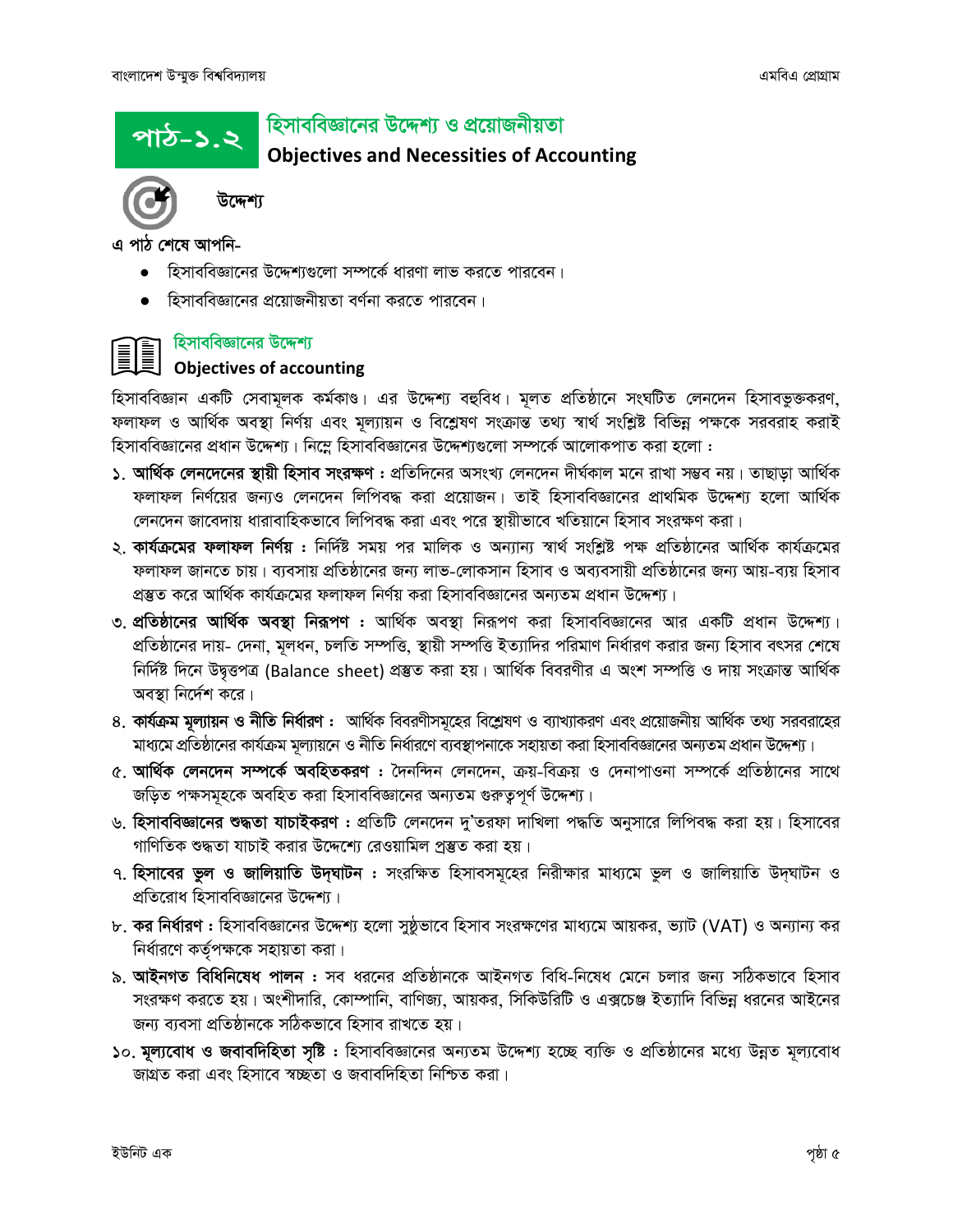#### হিসাববিজ্ঞানের প্রয়োজনীয়তা

#### **Necessities of accounting**

কোনো আর্থিক প্রতিষ্ঠানের কার্যক্রমের ফলাফল নিরূপণ, গতি প্রকৃতি নির্ধারণ, আর্থিক অবস্থা নিরূপণ ও ব্যবস্থাপনার সিদ্ধান্ত গ্রহণের জন্য হিসাববিজ্ঞানের সাহায্য অতি অপরিহার্য। নিম্নে হিসাববিজ্ঞানের প্রয়োজনীয়তা সম্পর্কে আলোকপাত করা হলো :

- ১। স্থায়ী হিসাব সংরক্ষণ : প্রতিদিন ব্যবসায় প্রতিষ্ঠানে অনেক লেনদেন সংঘটিত হয়, যার বিবরণ অনেক দিন পর্যন্ত মনে রাখা সম্ভব নয়। এ সব লেনদেন হিসাবের বইতে স্থায়ীভাবে লিপিবদ্ধ ও সংরক্ষণ করার কলাকৌশল হিসাববিজ্ঞান শিক্ষা দেয়।
- ২। **প্রতিষ্ঠানের আর্থিক ফলাফল নির্ণয় :** ব্যবসায় প্রতিষ্ঠানের প্রধান উদ্দেশ্য হলো মুনাফা অর্জন। এ উদ্দেশ্য কতটা অর্জিত হয়েছে নির্দিষ্ট সময় পর তা জানা প্রয়োজন। হিসাববিজ্ঞান আর্থিক লেনদেনের সুষ্ঠূ হিসাব রেখে এবং হিসাব কাজ শেষে আর্থিক বিবরণী প্রস্তুত করে ব্যবসায়ের ফলাফল নির্ণয় করে থাকে।
- ৩। **আর্থিক অবস্থা নিরূপণ :** হিসাববিজ্ঞান কোনো নির্দিষ্ট সময়ে প্রতিষ্ঠানের উদ্বত্তপত্র প্রস্তুত করে আর্থিক অবস্থা তথা মূলধন, দেনা-পাওনা, চলতি সম্পদ, স্থায়ী সম্পদ, হাতে নগদ, ব্যাংক জমা ইত্যাদি সম্পর্কে জানতে সহায়তা করে।
- ৪। ফলাফল ও আর্থিক অবস্থার তলনা : প্রতিষ্ঠানের সঠিক কার্যক্রম গ্রহণ ও সম্প্রসারণ পরিকল্পনার জন্য এবং অন্যান্য প্রতিযোগী সংগঠনের ফলাফল ও আর্থিক অবস্থার তুলনামূলক পর্যালোচনার প্রয়োজন হয়, যা হিসাববিজ্ঞানের সহায়তা ছাড়া সম্ভব নয়।
- ৫। **ভুল-জালিয়াতির উদ্ঘাটন ও প্রতিরোধ :** সঠিকভাবে হিসাব সংরক্ষণ করলে যে কোনো প্রতিষ্ঠানে সংঘটিত হিসাবের ভূল-জালিয়াতি উদ্ঘাটন ও প্রতিরোধ সম্ভব। তাছাড়া নিরীক্ষাশাস্ত্র ভুল ও জালিয়াতি উদ্ঘাটন ও প্রতিরোধে সাহায্য করে।
- ৬। কর নির্ধারণ : সঠিক পদ্ধতিতে ও সুষ্ঠু হিসাব সংরক্ষণের মাধ্যমে হিসাববিজ্ঞান আয়কর, বিক্রয় কর, ভ্যাট ইত্যাদি নিৰ্ধারণে সাহায্য করে।
- ৭। ব্যয় নিয়ন্ত্রণ : বিচ্যুতি বিশ্লেষণ, মান ব্যয়, বাজেটীয় নিয়ন্ত্রণ, দায়িতু হিসাববিজ্ঞান ইত্যাদি কৌশল ব্যবহার করে ব্যয় নিয়ন্ত্রণে হিসাববিজ্ঞান সহায়তা করে থাকে।
- ৮। ব্যবস্থাপকীয় সিদ্ধান্ত গ্রহণ ও পরিচালনা : ব্যবস্থাপনাকে প্রতিনিয়ত বিভিন্ন ধরনের সিদ্ধান্ত গ্রহণ করতে হয়। হিসাববিজ্ঞান বিভিন্ন প্রতিবেদন ও বিবরণীর মাধ্যমে প্রয়োজনীয় তথ্য সরবরাহ করে সঠিক সিদ্ধান্ত গ্রহণে কার্যকর ভূমিকা পালন করে। এ জন্য হিসাববিজ্ঞানকে ব্যবস্থাপনার সহায়ক বলা হয়।
- ৯। **প্রামাণ্য দলিল :** সঠিকভাবে সংরক্ষিত দলিল প্রামাণ্য দলিল হিসেবে কাজ করে। বিভিন্ন পক্ষের মধ্যে ভুল বুঝাবুঝি এডানো যায় এবং বিরোধ নিষ্পত্তিতে আদালতে প্রমাণপত্র হিসেবে উপস্থাপন করা যায়।
- ১০। **মূল্য নির্ধারণ :** সাধারণত পণ্য বা সেবার ব্যয়ের সাথে মুনাফা যোগ করে বিক্রয়মূল্য নির্ধারণ করা হয়। সঠিক হিসাব সংরক্ষণের মাধ্যমে পণ্য বা সেবার প্রকৃত ব্যয় ও মুনাফার হার নির্ণয় করে মূল্য নির্ধারণে হিসাববিজ্ঞান গুরুত্বপূর্ণ ভূমিকা পালন করে।
- ১১। ঋণ গ্রহণ: ব্যবসায়ের প্রয়োজনে অনেক সময় ব্যাংক বা আর্থিক প্রতিষ্ঠান থেকে ঋণ গ্রহণ করতে হয়। ঋণদাতা ঋণগ্রহীতার আৰ্থিক বিবরণী বিশ্লেষণ করে ঋণ যোগ্যতা যাচাই করে। হিসাববিজ্ঞান যথার্থ আর্থিক বিবরণী প্রষ্কুত করে ঋণ প্রাপ্তিতে সাহায্য করে।
- ১২। **সংশ্লিষ্ট পক্ষসমূহকে তথ্য পরিবেশন :** সর্বোপরি হিসাববিজ্ঞান বিভিন্ন আর্থিক বিবরণী, প্রতিবেদন ও বিবৃতির মাধ্যমে প্রতিষ্ঠানের সাথে স্বার্থ সংশ্লিষ্ট ভেতর ও বাইরের পক্ষসমূহকে প্রয়োজনীয় তথ্য সরবরাহ করে গুরুত্বপূর্ণ ভূমিকা পালন করে।

#### সারসংক্ষেপ:

প্রতিষ্ঠানের সংঘটিত লেনদেন হিসাবভুক্তকরণ, ফলাফল ও আর্থিক অবস্থা নির্ণয় এবং মূল্যায়ন ও বিশ্লেষণ সংক্রান্ত তথ্য, প্রতিষ্ঠানের স্বার্থ সংশ্লিষ্ট বিভিন্ন পক্ষকে সরবরাহ করাই হিসাববিজ্ঞানের প্রধান উদ্দেশ্য। কোনো আর্থিক প্রতিষ্ঠানের কার্যক্রমের ফলাফল নিরূপণ, গতি প্রকৃতি নির্ধারণ, আর্থিক অবস্থা নিরূপণ ও ব্যবস্থাপনার সিদ্ধান্ত গ্রহণের জন্য হিসাববিজ্ঞানের সাহায্য অতি অপরিহার্য।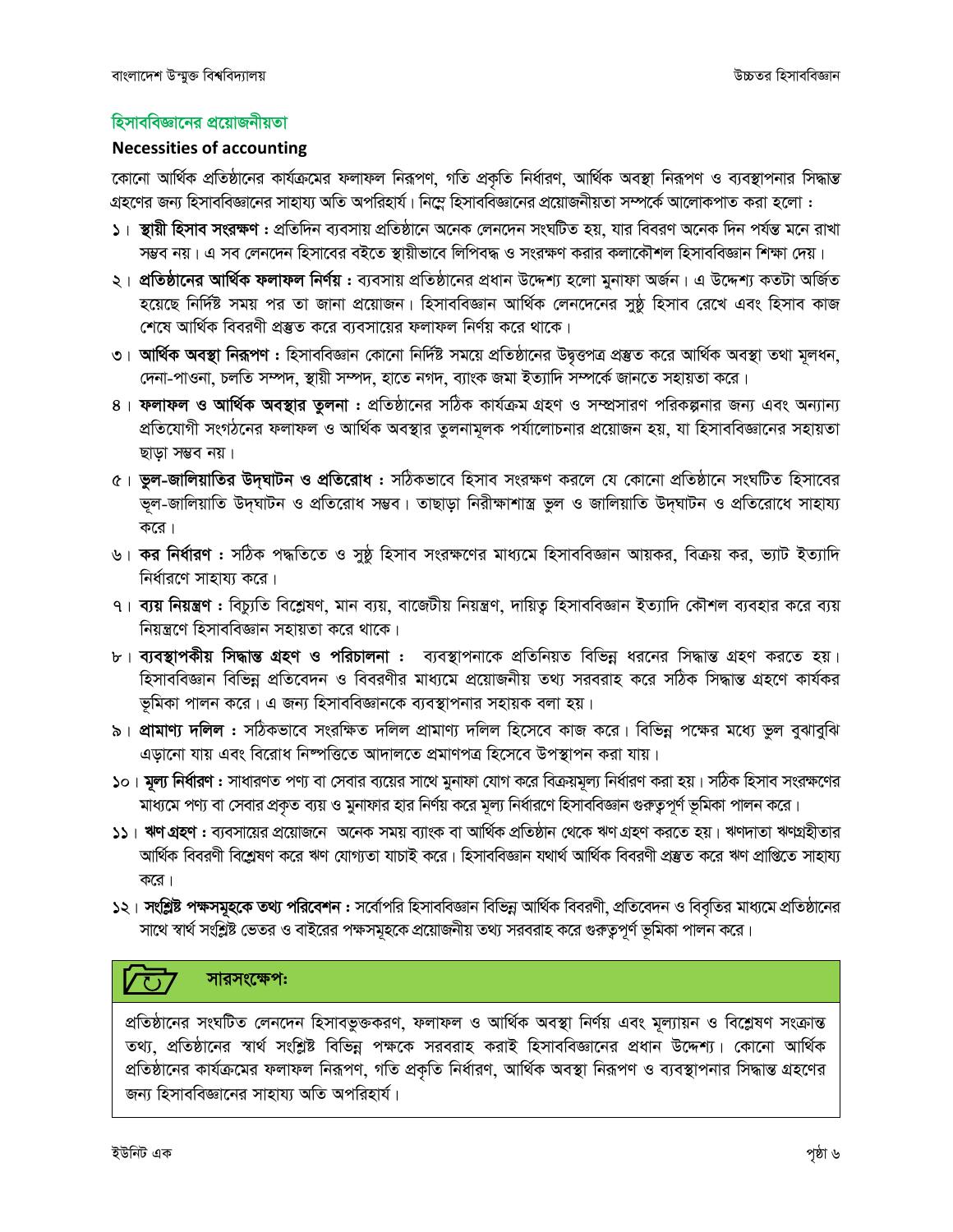## পাঠ-১.৩

#### হিসাববিজ্ঞানের কার্যাবলি

#### **Functions of Accounting**



উদ্দেশ্য

এ পাঠ শেষে আপনি-

- হিসাববিজ্ঞানের কার্যাবলিগুলোকে কয়ভাগে ভাগ করা যায় তা বলতে পারবেন।
- হিসাববিজ্ঞানের কার্যাবলিগুলোর বিশদ ব্যাখ্যা করতে পারবেন।



#### হিসাববিজ্ঞানের কার্যাবলি

#### **Functions of accounting**

.<br>কেবলমাত্র আর্থিক লেনদেন লিপিবদ্ধকরণ, কার্যক্রম নির্ণয় ও আর্থিক অবস্থা নিরূপণের মধ্যেই হিসাববিজ্ঞানের কাজ সীমিত নয়। বিবরণী ও অন্যান্য প্রতিবেদন বিশ্লেষণ করে তথ্য প্রস্তুতকরণ এবং উক্ত তথ্য মালিক, ব্যবস্থাপক ও অন্যান্য স্বার্থ সংশ্লিষ্ট পক্ষসমূহকে পরিবেশন করাও হিসাববিজ্ঞানের কাজের আওতা। হিসাববিজ্ঞানের কার্যাবলিকে দুই ভাগে ভাগ করা যায়। যথা -

#### ১. তত্তাবধানমূলক কাৰ্যাবলি

#### **Supervisory functions**

তত্ত্বাবধানমূলক কার্যাবলি বলতে যথাযথভাবে হিসাব রাখার মাধ্যমে ব্যবসায়ে ব্যবহৃত মালিকের মূলধন সংরক্ষণ ও লাভজনক ও কার্যকরী ব্যবহার নিশ্চিত করা বোঝায়। সুনির্দিষ্ট তত্ত্বাবধানমূলক কার্যাবলি নিম্নরূপ:

- ক, সংঘটিত ঘটনা পৰ্যবেক্ষণ ও অৰ্থনৈতিক ঘটনা চিহ্নিতকরণ:
- খ. আৰ্থিক ঘটনা টাকায় পরিমাপ ও লিপিবদ্ধকরণ;
- গ. লেনদেনের শ্রেণিবিন্যাস ও স্থায়ী হিসাবভুক্তকরণ;
- ঘ. হিসাবের উদ্বত্ত নির্ণয় ও সারসংক্ষেপ প্রস্তুতকরণ;
- ঙ. হিসাবের সমন্বয় লিপিবদ্ধকরণ;
- চ আৰ্থিক বিবরণী ও প্রতিবেদন প্রস্তুতকরণ এবং
- ছ. ফলাফল ও আৰ্থিক অবস্থা বিশ্লেষণ ও ব্যাখ্যাকরণ।

#### ২. ব্যবস্থাপনা সংক্ৰান্ত কাৰ্যাবলি

#### **Managerial functions**

ব্যবস্থাপনা সংক্রান্ত কার্যাবলি বলতে আর্থিক ও পরিসংখ্যানগত তথ্য সংগ্রহকরণ, লিপিবদ্ধকরণ, বিশ্লেষণকরণ এবং বিবরণী ও প্রতিবেদনের আকারে মালিক, ব্যবস্থাপক ও অন্যান্য স্বার্থ সংশ্লিষ্ট পক্ষমূহকে পরিবেশন করাকে বোঝায়। প্রতিষ্ঠানের লক্ষ্য অর্জনের জন্য ব্যবস্থাপকদের পরিকল্পনা প্রণয়ন, নিয়ন্ত্রণ ও সিদ্ধান্ত গ্রহণের প্রয়োজনীয় তথ্য সরবরাহ করা ব্যবস্থাপনা বিষয়ক কার্যাবলির আওতাভুক্ত। নিচে হিসাববিজ্ঞানের ব্যবস্থাপনা বিষয়ক কার্যাবলি বর্ণনা করা হলো:

ক. তথ্য সংগ্রহ : তথ্য বলতে প্রতিষ্ঠানের আয়-ব্যয়, লাভ-লোকসান, মূলধন, দায়-সম্পদ, অতীত ও বর্তমান আর্থিক অবস্থা এবং ভবিষ্যত সম্ভাবনা সংক্রান্ত যাবতীয় উপাত্তকে বোঝায় যা ব্যবস্থাপনাকে বিভিন্ন সিদ্ধান্ত গ্রহণে সাহায্য করে। হিসাববিজ্ঞানে তথ্য দু'রকমের হতে পারে যথা (i) নিয়মিত তথ্য ও (ii) বিশেষ তথ্য। হিসাববিজ্ঞানের নিয়মানুয়ায়ী সংরক্ষিত হিসাব ও আর্থিক বিবরণী থেকে প্রাপ্ত তথ্যকে নিয়মিত তথ্য বলে। হিসাববিজ্ঞানের কার্য প্রক্রিয়া থেকে এ সমস্ত তথ্য নিয়মিত সৃষ্টি হয়। অন্যদিকে বিশেষ সিদ্ধান্ত গ্ৰহণের জন্য যে অতিরিক্ত তথ্য প্রয়োজন হয় যা মূলত হিসাব থেকে প্রাপ্ত তথ্য বিশ্লেষণ করে পাওয়া যায় তাকে বিশেষ তথ্য বলে। যেমন-নতুন পণ্য উৎপাদন, নতুন যন্ত্রপাতি ক্রয় ইত্যাদি। তথ্য সংগ্রহ বলতে সংশ্লিষ্ট হিসাব ও পরিসংখ্যান সংক্রান্ত বিভিন্ন উপাত্ত সংগ্রহ করাকে বোঝায়। উপাত্ত দু'রকমের হতে পারে যথা-প্রাথমিক উপাত্ত ও মাধ্যমিক উপাত্ত। হিসাববিজ্ঞানের তথ্য দু'প্রকার উৎস থেকে সংগৃহীত হতে পারে যথা-(১) অন্তঃস্থ অর্থাৎ হিসাবের বই, আর্থিক বিবরণী ও প্রতিবেদন এবং (২) বহিস্থ অর্থাৎ শেয়ার বাজার, বাণিজ্য সভা, কোম্পানি নিবন্ধকের কার্যালয়ে রক্ষিত হিসাবপত্র, গবেষণা পত্রিকা, অর্থনৈতিক ও পরিসংখ্যান সংস্থাসমূহের বিবরণী ও প্রতিবেদন।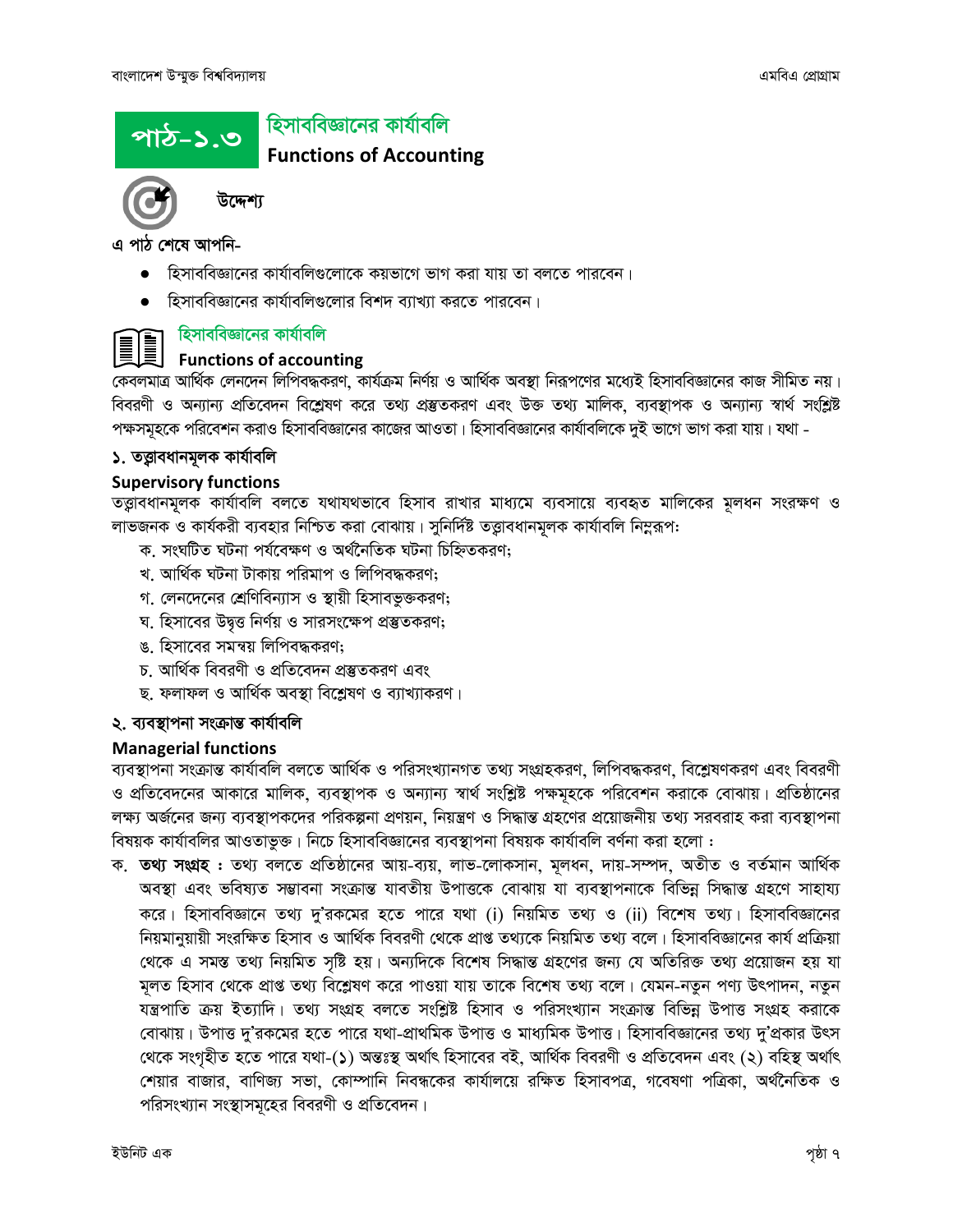- খ) তথ্য প্রম্ভতকরণ : উপাত্ত সংগ্রহ করে ভালোভাবে পরীক্ষা করতে হবে। ভুল-ক্রটিপূর্ণ এবং অপ্রাসঙ্গিক উপাত্ত বাদ দিতে হবে। বাকি উপাত্তুলো সময়, পরিমাণ ও ভৌগলিক অবস্থানের ভিত্তিতে শ্রেণিবিন্যাস ও বিশ্লেষণ করতে হবে। এরপর প্রাসঙ্গিক, সময়োপযোগী, বিশ্বাসযোগ্য, বস্তুনিষ্ঠ ও বোধগম্য উপাত্তসমূহ নিয়ে প্রতিবেদন প্রস্তুত করতে হবে। এ সব প্রক্রিয়ার মাধ্যমে সংগৃহীত উপাত্ত তথ্যে পরিণত হয়।
- গ) তথ্য পরিবেশন : সংশ্লিষ্ট পক্ষসমূহকে সাধারণত দু'ভাবে তথ্য পরিবেশন করা হয়; যথা :
	- ১) নিয়মিত তথ্য পরিবেশন : বিভিন্ন প্রতিবেদন ও চিত্রের মাধ্যমে তথ্য পরিবেশন করা হয়। এক্ষেত্রে বিভিন্ন প্রতিবেদন যথা: লাভ-লোকসান হিসাব, উদ্বত্তপত্র, নগদ প্রবাহ বিবরণী, কার্যকরী মূলধন প্রতিবেদন, অনুপাত বিশ্লেষণ প্ৰতিবেদন ইত্যাদি প্ৰস্তুত করা হয়। এছাড়াও তথ্য চিত্র, রেখা চিত্র, বার চিত্র, পাই চিত্র ইত্যাদির মাধ্যমেও তথ্য পরিবেশন করা হয় ।
	- ২) চাহিদা অনুযায়ী তথ্য পরিবেশন : তথ্য ব্যবহারকারীর প্রয়োজন ও নির্দেশনা অনুযায়ী তথ্য পরিবেশন করা হিসাববিজ্ঞানের ব্যবস্থাপনীয় কাজ।

#### সারসংক্ষেপ:

হিসাববিজ্ঞান কোনো প্রতিষ্ঠানের তত্ত্বাবধানমূলক এবং ব্যবস্থাপনা সংক্রান্ত উভয়রকমের কার্যাবলি সম্পাদন করে থাকে। যেমন : তথ্য সংগ্রহ ও বিশ্লেষণ থেকে শুরু করে আর্থিক বিবরণী ও প্রতিবেদন প্রস্তুতকরণ এবং এর ফলাফল ব্যাখ্যা বিশ্লেষণ করে উপস্থাপন করা।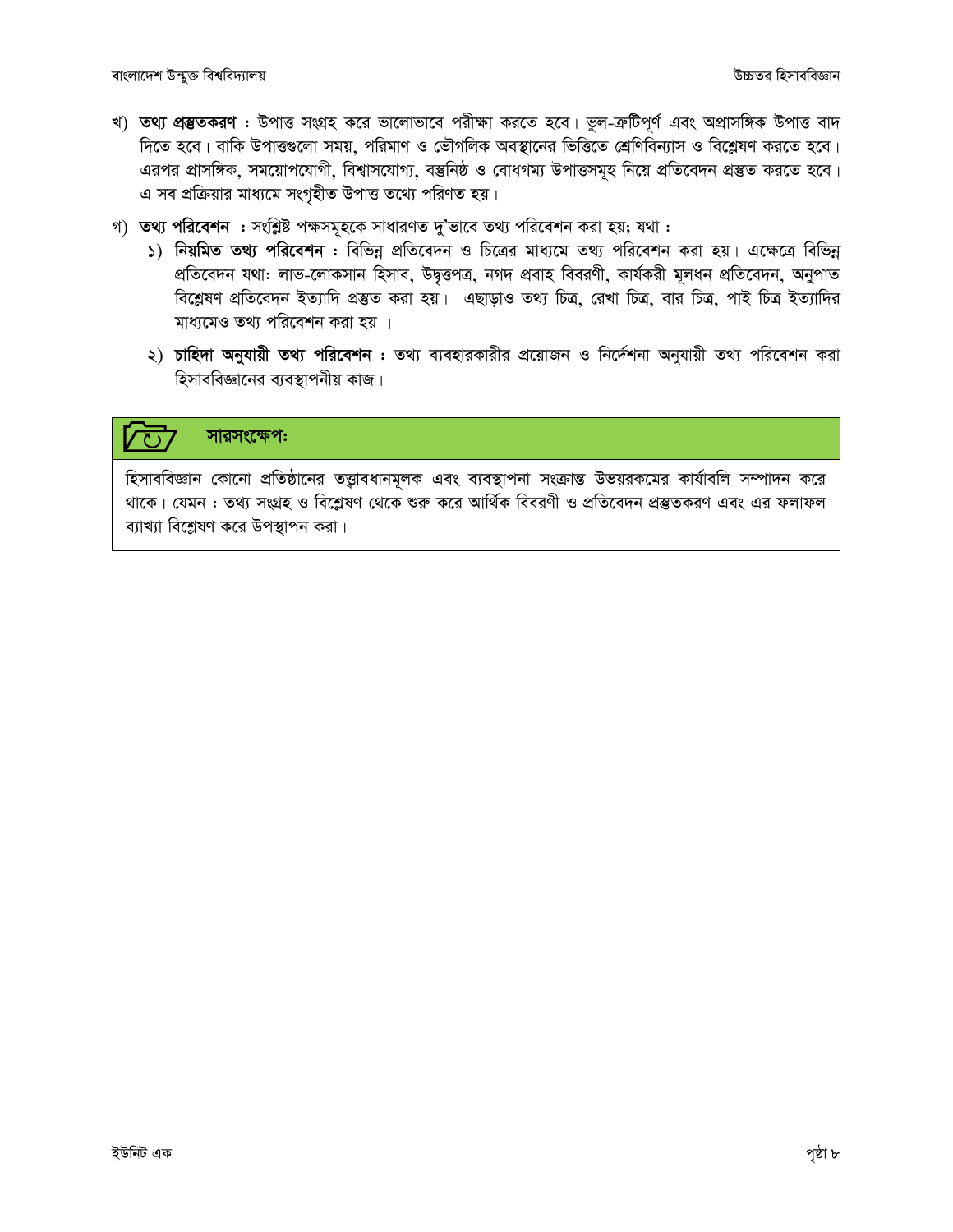<u>পাঠ–১.৪</u>

#### হিসাববিজ্ঞানের ক্রমবিকাশের সংক্ষিপ্ত ইতিহাস

**Brief History of the Gradual Development of Accounting** 



উদ্দেশ্য

এ পাঠ শেষে আপনি-

- হিসাববিজ্ঞানের ক্রমবিকাশের ইতিহাস বর্ণনা করতে পারবেন।
- হিসাববিজ্ঞানের ক্রমবিকাশে বিভিন্ন ব্যক্তির অবদান বর্ণনা করতে পারবেন।

#### হিসাববিজ্ঞান ক্রমবিকাশের সংক্ষিপ্ত ইতিহাস

#### Brief history of the gradual development of accounting

হিসাববিজ্ঞানের ক্রমবিকাশের ইতিহাস মানব সভ্যতার ইতিহাসের মতই প্রাচীন। এর ইতিহাস পর্যালোচনা করলে দেখা যায়, প্রায় চার হাজার বছর পূর্বেও হিসাব সংরক্ষণের প্রমাণ পাওয়া যায়। প্রাচীন ব্যাবিলন, রোম, মিশর, মহেঞ্জোদারো প্রভৃতি সভ্যতায় হিসাব পদ্ধতির প্রচলন ছিল। সভ্যতার বিবর্তনের সাথে সাথে প্রয়োজনের তাগিদে হিসাবিজ্ঞান প্রক্রিয়াও ধাপে ধাপে পরিবর্তিত হয়েছে। সূচনা হতে আধুনিককাল পর্যন্ত বিভিন্ন পর্যায় ক্রমবিবর্তনের মধ্য দিয়ে কীভাবে হিসাববিজ্ঞান বর্তমান পর্যায়ে এসেছে তার সংক্ষিপ্ত বিবরণকে নিম্লোক্ত চারভাগে ভাগ করা হলো :

- ১। উন্নয়ন কাল (Development period upto 1494)
- ২। প্ৰাক বিশ্লেষণ কাল (Pre-explanatory period 1495-1800)
- ৩। বিশ্লেষণ কাল (Explanatory period 1800-1950)
- ৪। আধুনিক কাল (Modern period 1950 on ward)
- ১। উন্নয়নকাল : সভ্যতার শুরু থেকে ১৪৯৪ সালের পূর্ব পর্যন্ত এই কাল বিস্তৃত। প্রস্তর যুগ, প্রাচীন যুগ, বিনিময় যুগ ও মুদ্রা যুগ এই কালের অন্তর্ভুক্ত। এসব যুগে হিসাব ব্যবস্থা মানব সমাজে প্রচলিত থাকলেও তা ছিল অসম্পূর্ণ ও অপরিপক্ক। বিভিন্ন যুগের হিসাববিজ্ঞানের বিবর্তনের ইতিহাস নিম্নে উপস্থাপন করা হলো :
	- ক) **প্রস্তর যুগ:** এ যুগে মানুষ বনে, জঙ্গলে, পর্বতের গুহায় বাস করতো। গাছের ফলমূল সংগ্রহ ও বন্য পশু শিকার করে তারা জীবিকা নির্বাহ করত। তারা কত ফলমূল সংগ্রহ ও পশু শিকার করত তা প্রয়োজন মতো গাছের গায়ে, পর্বতের গুহায় অথবা পাথরে চিহ্ন দিয়ে হিসাব রাখত।
	- খ) প্রাচীন যুগ : এ যুগে মানুষ সমাজবদ্ধভাবে বসবাস শুরু করে। মানুষ এ যুগে দেয়ালে দাগ কেটে, রশিতে গিঁট বেধে হিসাব রাখত।
	- গ) বিনিময় যুগ : মানুষের প্রয়োজন মিটানোর তাগিদে এ যুগে দ্রব্য বিনিময় শুরু হয়। এ সময়ে মানুষ মাটির ঘরের দেয়ালে ও দরজায় কপাটের অভান্তর ভাগে রং দিয়ে দাগ কেটে হিসাব রাখত। আমাদের দেশে এখনো গ্রাম এলাকায় গোয়ালে বাঁশের কাঠিতে দাগ কেটে দুধের হিসাব রাখে।
	- ঘ) মুদ্রা যুগ : সময়ের বিবর্তনে মুদ্রার ব্যবহার শুরু হয়। এ যুগে কৃষি, শিল্প ও ব্যবসায় বাণিজ্যের প্রসার ঘটে। মানুষ মুদ্রার আদান প্রদান ও অর্থনৈতিক লেনদেন পশুর চামড়া, গাছের পাতা, ছাল ইত্যাদিতে লিখে রাখতে শুরু করে।
- ২। প্রাক-বিশ্লেষণ কাল (১৪৯৪-১৮০০): এ সময়ে কৃষি, শিল্প, ব্যবসায় ও ব্যাংকিং ব্যবস্থার ক্ষেত্রে প্রভূত উন্নতি সাধিত হয়। সেই সাথে হিসাব ব্যবস্থায়ও এক বৈপ্লবিক মাত্রা সংযোজিত হয়। ইতালির Fra Luca Bartolomeo de Pacioli নামক একজন পাদ্রি ১৪৯৪ সালে Summa de Arithmetica, Geometria, Proportione et Proportionalite নামক একটি বইয়ের De Computies et Scripturis অংশে দু'তরফা দাখিলা পদ্ধতিতে লেনদেনের ডেবিট এবং ক্রেডিট নির্ণয় করে হিসাবে লিপিবদ্ধ করার প্রণালি উল্লেখ করেন। ঐ বইটির উপর ভিত্তি করে ইতালিকে হিসাববিজ্ঞানের জন্মস্থান এবং প্যাসিওলিকে হিসাববিজ্ঞানের জনক বলা হয়। পরবর্তীতে এ হিসাব পদ্ধতি বিশ্বব্যাপী জনপ্রিয়তা অর্জন করে। আর এ দ'তরফা দাখিলা পদ্ধতির উপর ভিত্তি করেই আধুনিক হিসাববিজ্ঞান প্ৰবৰ্তিত হয়েছে।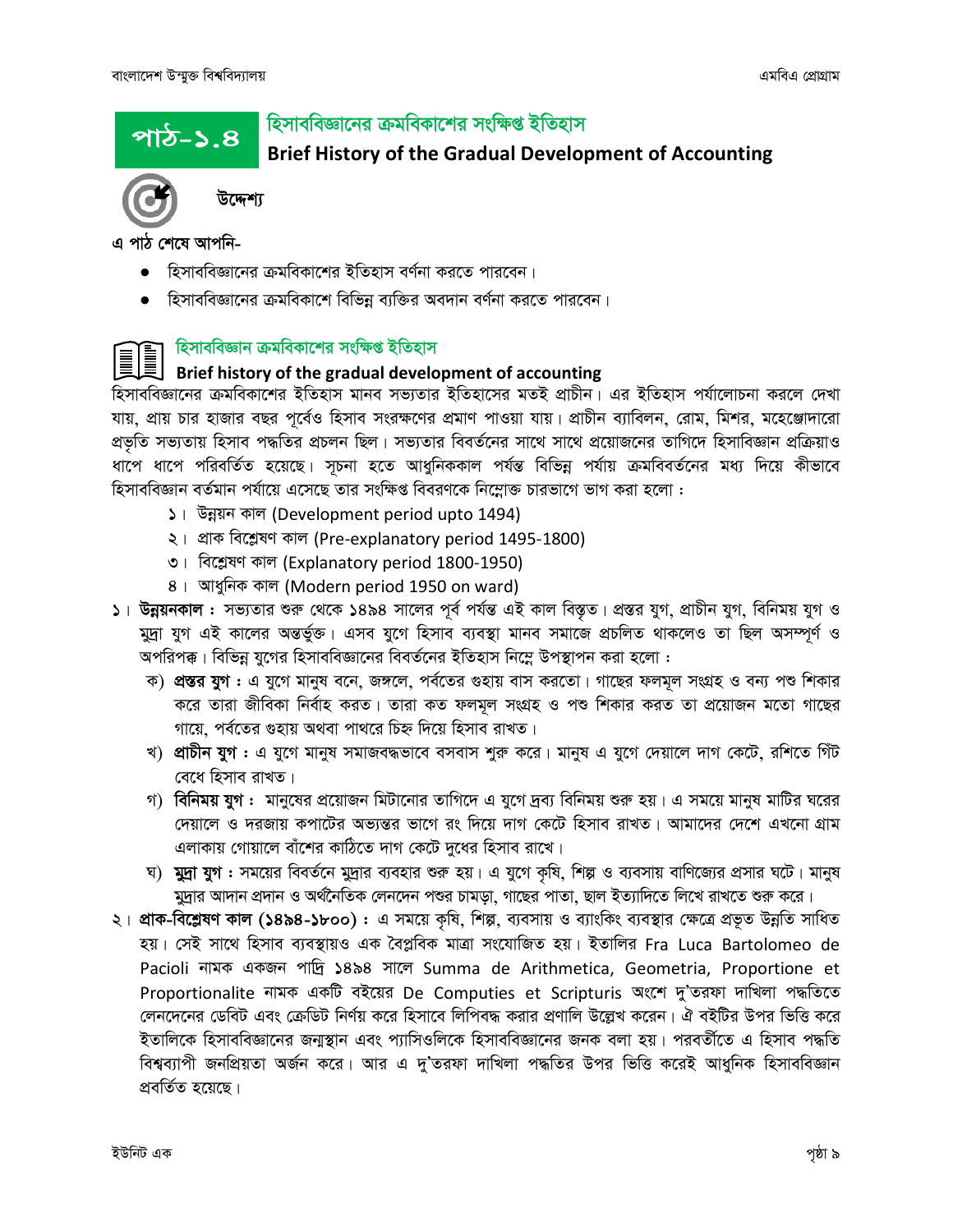- ৩। বিশ্লেষণ কাল (১৮০০-১৯৫০) : এ সময়ে শিল্প বিপ্লব, যৌথ মূলধনী ব্যবসায়ের উৎপত্তি, ব্যবসায় ও মালিকানার পৃথক স্বত্তার স্বীকৃতি, ব্যবহৃত পুঁজি সংগ্রহের প্রয়োজনীয়তা, কোম্পানি আইনের মাধ্যমে ব্যবস্থাপনা নিয়ন্ত্রণ ও শেয়ার মালিকদের স্বার্থ রক্ষার চেষ্টা, বহুমুখী ও ব্যাপক উৎপাদন, শ্রমিক মালিক সম্পর্কের জটিলতা, বিপুল প্রতিযোগিতা, সরকারি নিয়ন্ত্রণ, অধিক মুনাফা অর্জনের আকাঙ্খা ইত্যাদি হিসাববিজ্ঞানের উন্নয়ন ও বিশ্লেষণ কার্যে প্রভাব বিস্তার করে। ফলে হিসাববিজ্ঞানের বিভিন্ন রীতি ও নীতির উন্নয়ন ঘটে এবং বিভিন্ন দেশে পেশাদার হিসাববিজ্ঞানীদের সংগঠন প্রতিষ্ঠিত হয়। এ সময় নিরীক্ষা শাস্ত্র, কর হিসাববিজ্ঞান, উৎপাদন ব্যয় হিসাববিজ্ঞান, সরকারি হিসাববিজ্ঞান ও সামাজিক হিসাববিজ্ঞানের উদ্ভব ঘটে।
- ৪। আধুনিক কাল (১৯৫০-পরবর্তী) : বিংশ শতাব্দীতে বিজ্ঞান ও প্রযুক্তি মানব সভ্যতা ও অর্থনৈতিক কর্মকান্ডে ব্যাপক ও দ্রুত পরিবর্তন ঘটেছে। ফলে হিসাববিজ্ঞানের আওতা ও কার্যাবলি সম্প্রসারিত হচ্ছে। ব্যবসায় সামাজিক ও আইনগত পরিবেশের সাথে সঙ্গতি রেখে এবং ব্যবস্থাপনার সিদ্ধান্ত গ্রহণের প্রয়োজনে জন্য নিয়েছে ব্যবস্থাপনা হিসাববিজ্ঞান, বাজেটীয় নিয়ন্ত্রণ, দায়িত হিসাববিজ্ঞান, মুদ্রাস্ফীতি হিসাববিজ্ঞান, মানব সম্পদ হিসাববিজ্ঞান, পরিবেশ হিসাববিজ্ঞান ইত্যাদি। তাছাড়া ১৯৭৩ সালে গঠিত হয়েছে আন্তর্জাতিক হিসাব মান কমিটি, যার উপর ভিত্তি করে বিভিন্ন দেশের পেশাদার হিসাববিদগণ পরিবেশের হিসাব মান ব্যবহার কল্পে ও হিসাব কার্যের মানোন্নয়নে নিয়োজিত আছেন।



হিসাববিজ্ঞান বর্তমান যুগে পরিপূর্ণতা লাভ করেছে এ কথা বলা যায় না। ব্যবসায় বাণিজ্যের জটিলতা, অর্থনৈতিক কর্মকান্ডের নতুনতু ও নতুন নতুন বৈজ্ঞানিক আবিষ্কারের ফলে হিসাববিজ্ঞান বিষয়ে ক্রমবিবর্তন, সংস্কার ও উন্নয়ন চলছে এবং চলবে। হিসাববিজ্ঞান প্রক্রিয়ায় কম্পিউটার প্রযুক্তির ব্যবহার হিসাবরক্ষণ, তথ্য সংগ্রহ এবং প্রস্তুত ও উপস্থাপনে এনে দিয়েছে নতুন মাত্রা। এভাবে পরিবর্তিত পরিস্থিতিতে, যুগের সাথে তাল মিলিয়ে ও চাহিদার প্রেক্ষিতে ক্রমশ হিসাববিজ্ঞানের বিকাশ ঘটতেই থাকবে।



সূচনা হতে আধুনিককাল পর্যন্ত বিভিন্ন পর্যায় ক্রমবিবর্তনের মধ্য দিয়ে হিসাববিজ্ঞান বর্তমান পর্যায়ে এসেছে। এ পর্যায় কালকে আমরা চারভাগে ভাগ করতে পারি। যথা: উন্নয়ন কাল, প্রাক বিশ্লেষণ কাল, বিশ্লেষণ কাল এবং আধুনিক কাল।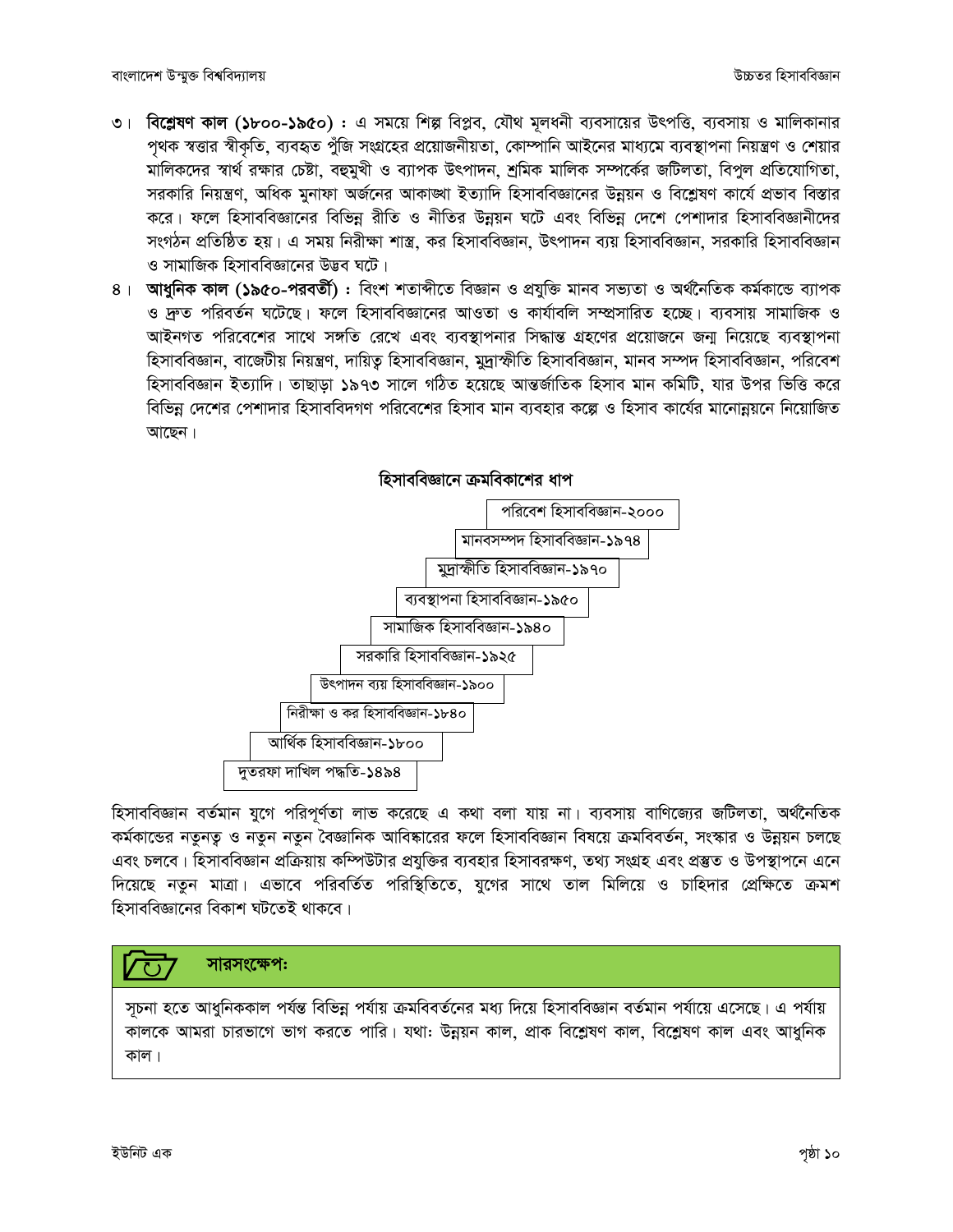পাঠ-১.৫

#### হিসাববিজ্ঞান তথ্যের উৎস ও গুণগত বৈশিষ্ট্য

Sources and Qualitative Characteristics of Accounting Information



উদ্দেশ্য

এ পাঠ শেষে আপনি-

- হিসাববিজ্ঞান তথ্য কী তা বোঝতে পারবেন।
- হিসাববিজ্ঞান তথ্যের বিভিন্ন উৎসগুলো সম্পর্কে জানতে পারবেন।
- হিসাববিজ্ঞান তথ্যের গুণগত বৈশিষ্ট্য সম্পর্কে ধারণা লাভ করতে পারবেন।

#### হিসাববিজ্ঞান তথ্য

#### **Accounting information**

সাধারণত তথ্য হলো আমাদের চারপাশের কোনো একটি বিষয়বস্তু, যা আমাদেরকে নতুন কিছু করতে, নতুন কিছু শিখতে, নতুন নতুন সিদ্ধান্ত গ্রহণ করতে সাহায্য করে। যেমনঃ উন্নয়ন সংক্রান্ত তথ্য, আবহাওয়া সম্পর্কিত তথ্য, শিক্ষা সংক্রান্ত তথ্য ইত্যাদি। একটি ব্যবসায় প্রতিষ্ঠানের দৈনন্দিন ঘটে যাওয়া বিভিন্ন আর্থিক ঘটনাবলি, যেগুলোকে অর্থের মাপকাঠিতে পরিমাপ করা যায়, যা প্রতিষ্ঠানের আর্থিক অবস্থার পরিবর্তন ঘটায়, যা কমপক্ষে ২টি পক্ষকে প্রভাবিত করে, সে সমস্ত ঘটনাগুলোকে প্রক্রিয়াকরণের মাধ্যমে আমরা যে ফলাফল পাই, সে ফলাফলকে হিসাববিজ্ঞান তথ্য বলা হয়। যেমন: একটি ব্যবসায় প্রতিষ্ঠান ৫০,০০০ টাকার পণ্য বিক্রয় করল, এই ৫০,০০০ টাকার বিক্রিত পণ্যের, উৎপাদন ব্যয় অথবা বিক্রয় ব্যয় ৪০,০০০ টাকা। এখানে মোট মুনাফা ১০,০০০ টাকা। আবার, এই ৫০,০০০ টাকার বিক্রিত পণ্যের উৎপাদন ব্যয় অথবা বিক্রয় ব্যয় যদি ৬০,০০০ টাকা হয়, তাহলে মোট ক্ষতি ১০,০০০ টাকা। আবার মনে করুন, একটি ব্যবসায় প্রতিষ্ঠানে ১,০০,০০০ টাকার চলতি সম্পদ রয়েছে, যার বিপরীতে চলতি দায় ৫০,০০০ টাকা। এখানে, চলতি অনুপাত ২:১। এছাড়াও ধরুন, কোনো একটি প্রতিষ্ঠান ২০১৭-২০১৮ অর্থবছরে ১০% মুনাফা অর্জন করল। এখন, এ মুনাফা ১০,০০০ টাকা অথবা ক্ষতি ১০,০০০ টাকা, চলতি অনুপাত ২:১, মুনাফা অৰ্জন ক্ষমতা ১০%, ইত্যাদি হলো একটি ব্যবসায় প্রতিষ্ঠানের হিসাববিজ্ঞান তথ্য।

#### হিসাববিজ্ঞান তথ্যের বিভিন্ন উৎস

#### Sources of accounting information

ব্যবসায় প্রতিষ্ঠানে প্রতিদিন সংঘটিত অসংখ্য লেনদেন সুনির্দিষ্ট নিয়মে সুষ্ঠূভাবে হিসাবের বইতে লিপিবদ্ধ করাই হিসাববিজ্ঞানের প্রাথমিক ও গুরুত্বপূর্ণ কাজ। এ কাজ সম্পাদনে অর্থাৎ ব্যবসায় প্রতিষ্ঠান কর্তৃক সম্পাদিত বিভিন্ন ধরনের লেনদেন লিপিবদ্ধকরণের সময় কতকগুলো দলিলপত্র ভিত্তিস্বরূপ গ্রহণ করা হয়। প্রতিষ্ঠানের প্রতিটি আর্থিক লেনদেনের জন্য কতিপয় অত্যাবশ্যকীয় কাগজপত্র তৈরি করতে হয়, যেগুলোকে লেনদেনের দলিলপত্র নামে অভিহিত করা হয়। লেনদেন হাতে কলমে হিসাবের খাতায় লিপিবদ্ধ করা হোক কিংবা যান্ত্রিক পদ্ধতিতে বা কম্পিউটারের মাধ্যমে লিপিবদ্ধ করা হোক, লেনদেনের দলিলপত্র ভিত্তি হিসেবে অবশ্যই থাকতে হবে, যা হিসাববিজ্ঞানের তথ্যের উৎস হিসেবে কাজ করে। নিম্নে ব্যবসা প্রতিষ্ঠানের আর্থিক লেনদেন থেকে সৃষ্ট তথ্য উদ্ভবের প্রধান উৎসগুলোর নাম দেওয়া হলো:

- প্ৰাপ্ত রসিদপত্র (Receipt Voucher)
- প্রাপ্ত নগদ রসিদের পরিপূরক অংশ (Counterfoil of Cash Receipt)
- নগদ মেমো (Cash Memo)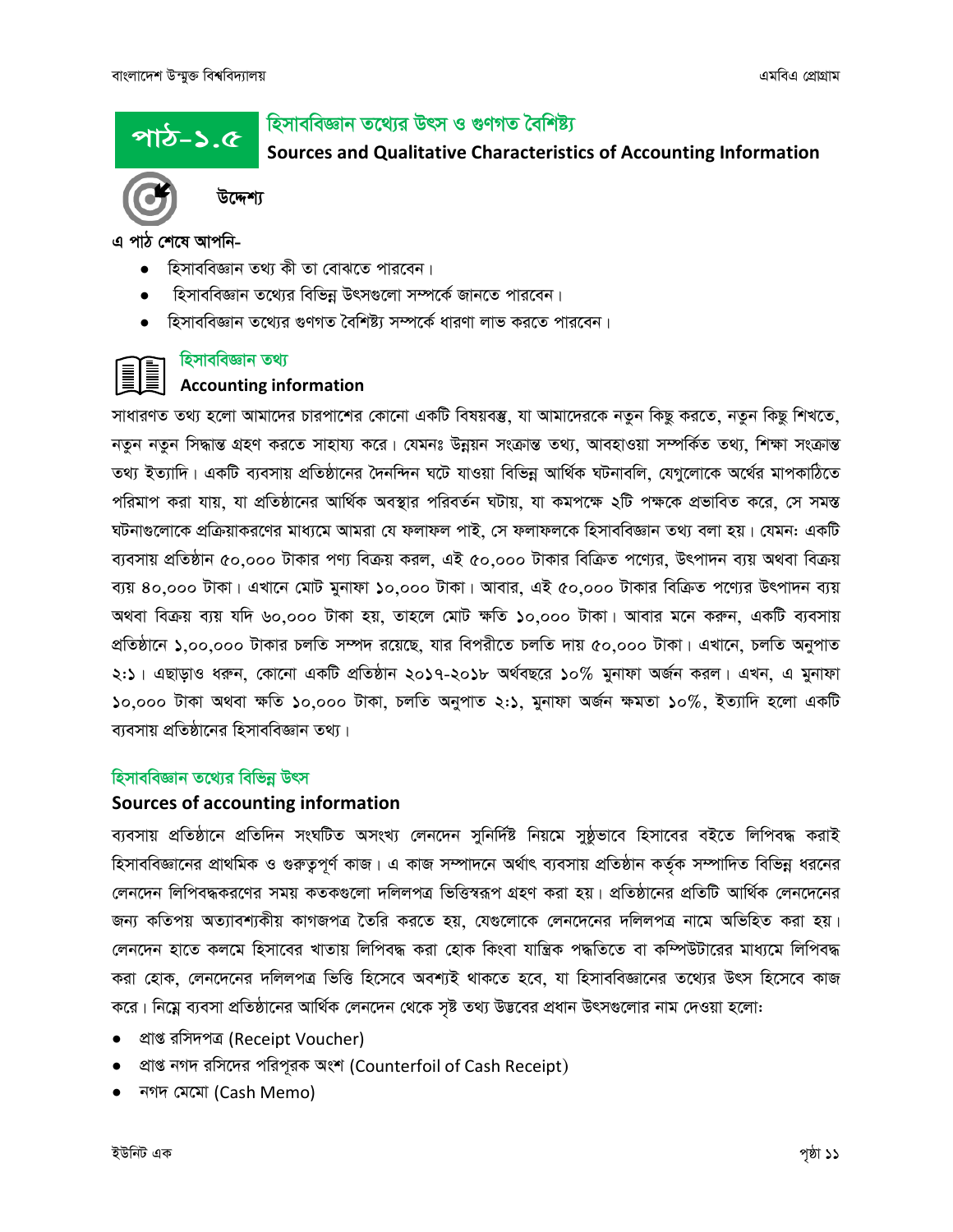- নগদ প্ৰমাণপত্ৰ (Cash Voucher)
- প্ৰদত্ত পরিশোধপত্র (Payment Voucher)
- চেকের পরিপূরক অংশ (Counterfoil of Cheque)  $\bullet$
- ক্রয় চালান (Purchase Invoice)
- বিক্রয় চালান (Sales Invoice)
- দেনা চিঠি (Debit Note)
- পাওনা চিঠি (Credit Note)

#### হিসাববিজ্ঞান তথ্যের গুণগত বৈশিষ্ট্য

#### Qualitative characteristics of accounting information

ব্যবসায় প্রতিষ্ঠানের সাথে সংশ্লিষ্ট পক্ষগণের নিকট হিসাববিজ্ঞান তথ্যকে গ্রহণযোগ্য করে তুলতে হলে নিম্লোক্ত গূরুতুপূর্ণ বৈশিষ্ট্য থাকতে হয় :

- ১. প্রাসংগিকতা (Relevance) : হিসাব তথ্য যে উদ্দেশ্যে ব্যবহার করা হবে, সে উদ্দেশ্যের সঙ্গে তথ্যের সঙ্গতিপূর্ণ হতে হবে। হিসাব তথ্য বিভিন্ন উদ্দেশ্যে ব্যবহার করা হয় বলে ব্যবসায়ের অতীত, বর্তমান ও ভবিষ্যৎ কাজকর্মের সাথে এর সংগতি অবশ্যই থাকা উচিত।
- ২. **সময়োপযোগিতা (Timeliness)** : যে কোনো তথ্য যথাসময়ে উপস্থাপন করা বাঞ্চনীয়। হিসাব প্রদত্ত তথ্য যদি সময়মত ব্যবহারকারীর কাছে না পৌঁছায়, তাহলে তা বিশেষ কোনো কাজে আসে না। কাজেই তথ্য যথাসময়ে ব্যবহারকারীর কাছে পৌঁছে দেওয়া হয়েছে কিনা তা অবশ্যই দেখা উচিত।
- ৩. বিশ্বাসযোগ্যতা (Reliability) : হিসাব প্রদত্ত তথ্য অবশ্যই বিশ্বাসযোগ্য ও নিরপেক্ষ হতে হবে। তাই তথ্য যেসব দলিলপত্র হতে নেওয়া হয়েছে তা অবশ্যই নির্ভরযোগ্য হতে হবে। এ সব তথ্য নির্ভুল, বিশ্বস্ত ও পক্ষপাতহীন হওয়া একান্তই বাঞ্জনীয়।
- 8. সামঞ্জস্যতা (Consistency): হিসাব প্রদত্ত তথ্য বিভিন্ন হিসাবকালের মধ্যে তুলনীয় হতে হবে। অন্যথায় এসব তথ্য ব্যবসায়িক সিদ্ধান্ত গ্ৰহণে সহায়ক হয় না।
- ৫. নিরপেক্ষতা (Neutrality) : FASB এর মতে "তথ্যের মধ্যে কোনো বিশেষ উদ্দেশ্য সাধনে, কোনো বিশেষ পন্থা ব্যবহার করা হয়েছে এ ধরনের কোনো খবরাখবর না থাকলে সেটাই নিরপেক্ষতা"। এ সব তথ্য বিভিন্ন পেশাদার মানুষ বিভিন্নভাবে ব্যবহার করে, তাই এসব তথ্যের নিরপেক্ষতা একান্ত দরকার।
- ৬. তথ্য প্রকাশের খরচ ও উপকারিতা বিবেচনা (Cost benefit consideration) : হিসাব তথ্য প্রকাশের সময় তা প্রকাশের খরচ ও উপকারিতার মধ্যে সামঞ্জস্যতা আছে কিনা তা বিবেচনা করা উচিত।
- ৭. ব**ম্ভ্রনিষ্ঠতা (Materiality) :** হিসাব তথ্য প্রকাশের সময় প্রত্যেক তথ্যের বস্তুনিষ্ঠতা আছে কিনা তা যাচাই করে দেখা উচিত ।

#### সারসংক্ষেপ:

একটি ব্যবসায় প্রতিষ্ঠানের দৈনন্দিন ঘটে যাওয়া বিভিন্ন আর্থিক ঘটনাবলি অর্থাৎ যেগুলোকে অর্থের মাপকাঠিতে পরিমাপ করা যায়, যা প্রতিষ্ঠানের আর্থিক অবস্থার পরিবর্তন ঘটায়, যা কমপক্ষে ২টি পক্ষকে প্রভাবিত করে, সে সমস্ত ঘটনাগুলোকে প্রক্রিয়াকরণের মাধ্যমে আমরা যে ফলাফল পাই, সে ফলাফলকে হিসাববিজ্ঞান তথ্য বলা হয়। ব্যবসায় প্রতিষ্ঠানের সাথে সংশ্লিষ্ট পক্ষগণের নিকট হিসাববিজ্ঞান তথ্যকে গ্রহণযোগ্য করে তুলতে হলে এর কিছু গূরুতুপূর্ণ বৈশিষ্ট্য থাকতে হয়। যথা: তথ্যের প্রাসংগিকতা, সময়োপযোগিতা, বিশ্বাসযোগ্যতা, সামঞ্জস্যতা, নিরপেক্ষতা, তথ্য প্রকাশের খরচ ও উপকারিতা বিবেচনা এবং বস্ত্রনিষ্ঠতা।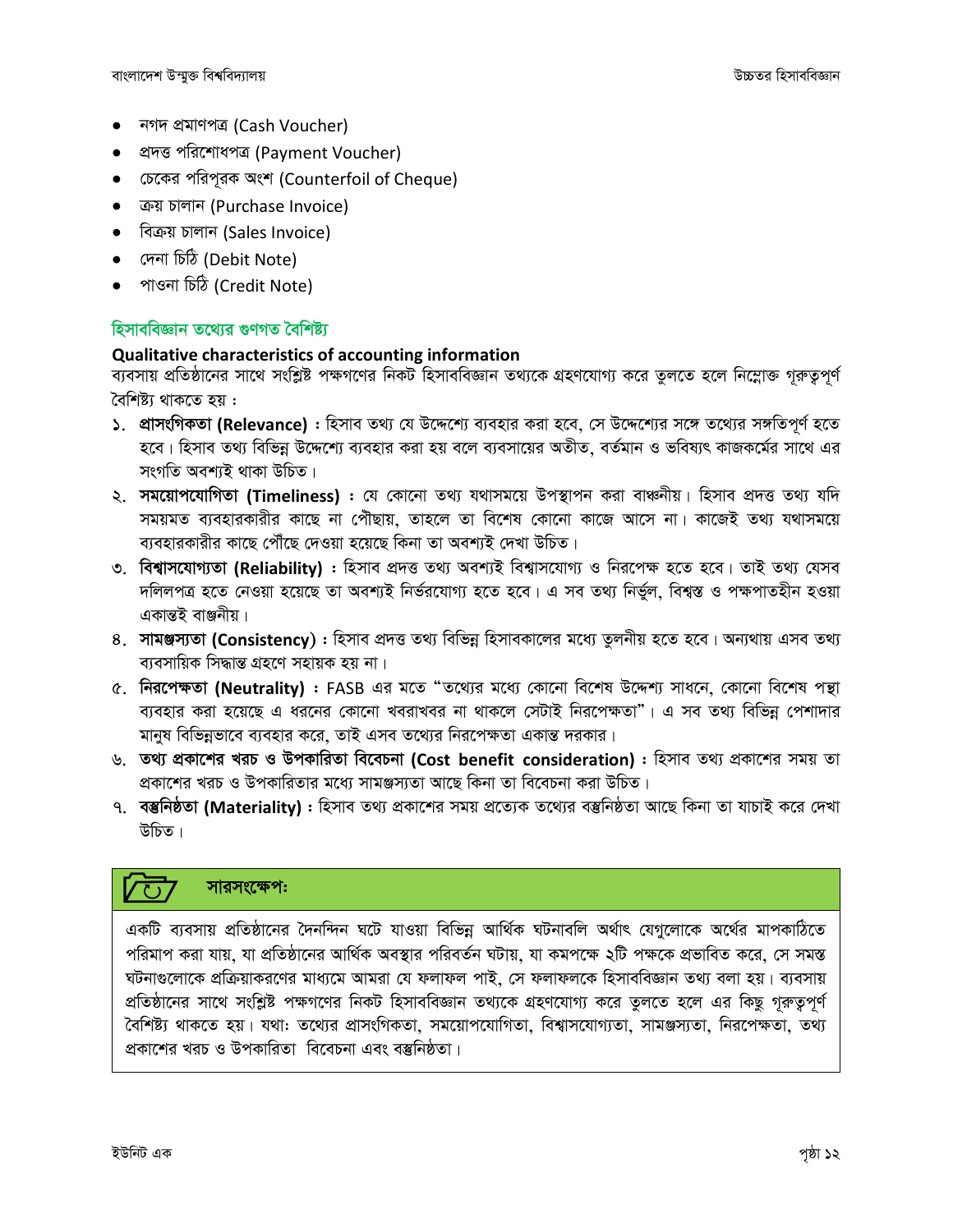## <u>পাঠ-১.৬ |</u>

হিসাববিজ্ঞান তথ্যের ব্যবহারকারী

**Users of Accounting Information** 



উদ্দেশ্য

এ পাঠ শেষে আপনি-

- হিসাববিজ্ঞান তথ্যের ব্যবহারকারী পক্ষসমূহের সম্পর্কে ধারণা লাভ করতে পারবেন।
- উক্ত পক্ষসমূহ কেন হিসাববিজ্ঞান তথ্য ব্যবহার করেন তা বলতে পারবেন।

#### হিসাববিজ্ঞান প্রদত্ত তথ্য ব্যবহারকারী

#### **Users of accounting information**

প্রতিটি হিসাবকাল শেষে ব্যবসায়ের লাভ লোকসান, সম্পত্তি ও দায়ের অবস্থান, নগদ প্রবাহ বিবরণী (Cash Flow Statement) ইত্যাদি চূড়ান্ত হিসাব (Final Account) আকারে প্রকাশ করা হয়। এ চূড়ান্ত হিসাবে প্রকাশিত তথ্য বিভিন্ন জনসমষ্টি বিভিন্নভাবে ব্যবহার করে। ব্যবহারকারীগণকে প্রধানতঃ দুইভাগে বিভক্ত করা হয়, যথা : অভ্যন্তরীণ ব্যবহারকারী (Internal users) এবং বাহ্যিক ব্যবহারকারী (External users)। ব্যবসায়ের সাথে জড়িত বিভিন্ন মহল, যেমন: ব্যবস্থাপক বা পরিচালকবর্গ, মালিক বা স্বতাধিকারী, ব্যাংক বা বিভিন্ন আর্থিক সংগঠন, ঋণদাতা, সম্ভাব্য বিনিয়োগকারী, ব্যবসায়ের কর্মচারী সকলেই কারবার সম্পর্কে আগ্রহী থাকে। তারা কীভাবে কোম্পানির চূড়ান্ত হিসাব প্রদত্ত তথ্য ব্যবহার করে তা নিম্লে সংক্ষেপে আলোচনা করা হলো :

- ১. ব্যবস্থাপনা কর্তৃপক্ষ : ব্যবসায়ের কার্যাবলি নিয়ন্ত্রণ, বাজেট প্রণয়ন, কাঁচামালের সঠিক ব্যবহার ও অপচয় রোধ, মজুত মালের সীমা নির্দেশ, ঋণ নিয়ন্ত্রণ (Credit control), ব্যবসা সম্প্রসারণ নীতি নির্ধারণ, কর্মচারীদের সুবিধা প্রদান, বিভিন্ন বিভাগের কাজ কর্মের মধ্যে সমন্বয় সাধন ইত্যাদি বহুমুখী কাজে হিসাব প্রদত্ত তথ্য ব্যবস্থাপনা কর্তৃপক্ষ ব্যবহার করে থাকে।
- ২. মালিক বা স্বত্বাধিকারীগণ : ব্যবসায়ে লাভ এর পরিমাণ, মূলধন প্রত্যাবর্তনের ক্ষমতা, মূলধনের ঝুঁকি, ব্যবসায়ের সম্প্রসারণ সম্ভাবনা, কর্মচারীদের বেতন ইত্যাদি জানার জন্য মালিক বা স্বত্যুধিকারীগণ হিসাব তথ্য ব্যবহার করে।
- ৩. সম্ভাব্য বিনিয়োগকারীগণ : সম্ভাব্য বিনিয়োগকারীগণ হিসাব প্রদত্ত তথ্য হতে কোম্পানির আর্থিক অবস্থা, ভবিষ্যৎ সম্ভাবনা, লাভের পরিমাণ, ব্যাংকের সুদের হারের সাথে কোম্পানির লভ্যাংশের তুলনা, লাভের গতি ইত্যাদি পর্যালোচনা করে বিনিয়োগের সিদ্ধান্ত গ্রহণ করে থাকে।
- ৪. কর নির্ধারণী সংস্থা : সংশ্লিষ্ট হিসাব কালের করযোগ্য আয় ও করের পরিমাণ নির্ধারণের জন্য হিসাব প্রদত্ত তথ্যকে মৌলিক তথ্য বলে গণ্য করা হয়ে থাকে।
- ৫. সম্ভাব্য ঋণদানকারী সংস্থা : কোম্পানি কোনো ঋণদানকারী সংস্থার কাছে ঋণের জন্য দরখাস্ত করলে উক্ত সংস্থা কোম্পানির হিসাব প্রদত্ত তথ্যকে ঋণদানের ক্ষেত্রে মূল্যবান তথ্য বলে গণ্য করে। হিসাব তথ্য হতে কোম্পানির ঋণ পরিশোধের ক্ষমতা, ঋণের প্রয়োজনীয়তা, ঋণ পরিশোধে ব্যবস্থাপনা কর্তৃপক্ষের আগ্রহ ইত্যাদি নির্ধারণ করে।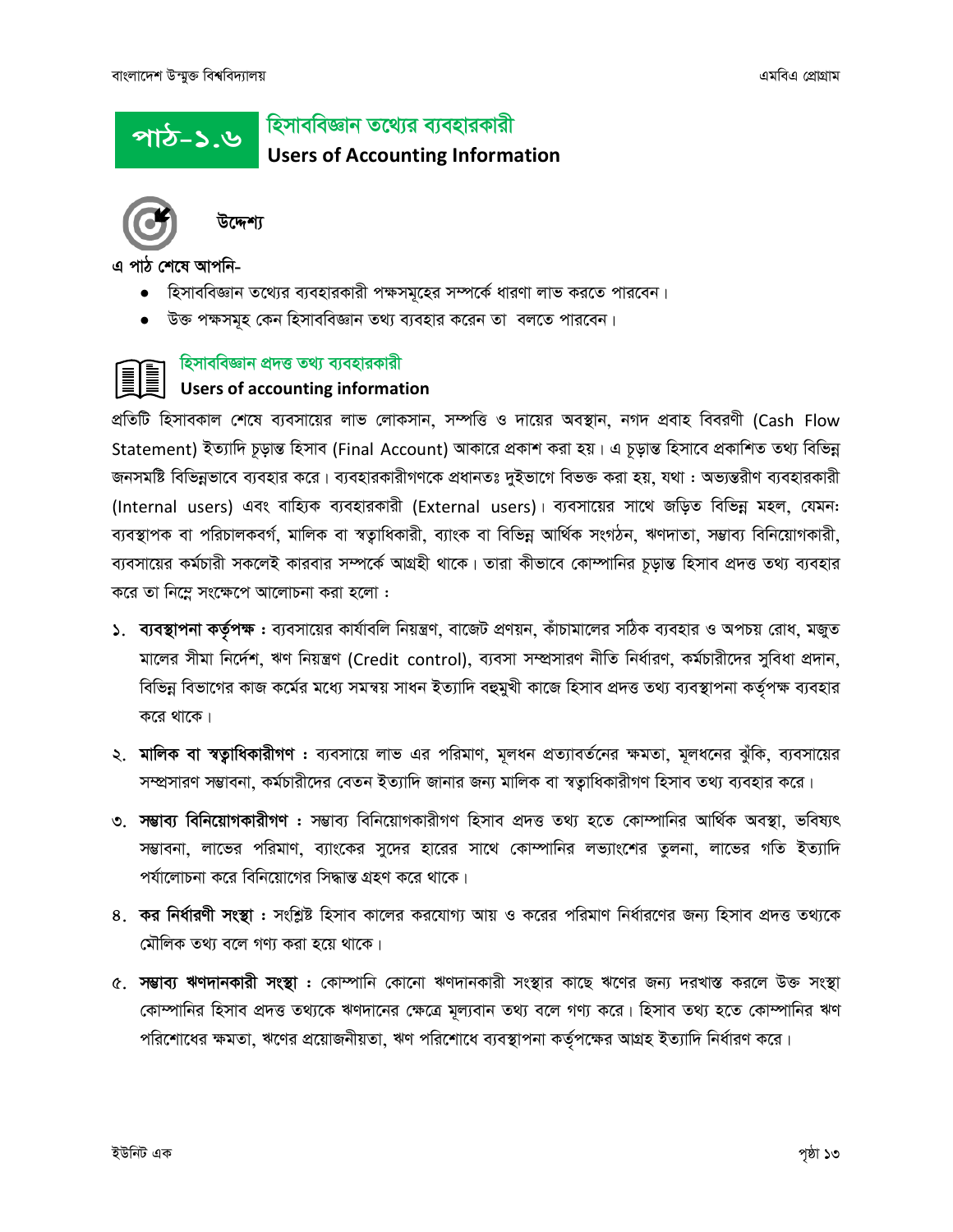- ৬. বৰ্তমান ও সম্ভাব্য পাওনাদারগণ : হিসাব প্রদত্ত তথ্য হতে বৰ্তমান ও সম্ভাব্য পাওনাদারগণ কোম্পানির দেনা পরিশোধের ক্ষমতা কতটুকু তা নির্ধারণ করে এবং অদূর ভবিষ্যতে কোম্পানির কাছে মালামাল বিক্রয় করা উচিত হবে কিনা তা অনুমান করে।
- ৭. বৰ্তমান ও সম্ভাব্য দেনাদারগণ : কোম্পানির বৰ্তমান আৰ্থিক অবস্থায় কতদিন দেনা রাখা যাবে, কোম্পানি কতদিন দেনা অনাদায়ী রাখতে পারবে, তা নির্ধারণে হিসাব প্রদত্ত তথ্য সাহায্য করে।
- ৮. শ্রমিক ও কর্মচারী সংঘসমূহ : কোম্পানির আর্থিক অবস্থা বিবেচনা ও লভ্যাংশে কর্মচারীদের শেয়ার বা বোনাস ইত্যাদির দাবিদাওয়া পেশ করতে হিসাব প্রদত্ত তথ্য, সংঘসমূহের শ্রমিক নেতাদের সাহায্য করে।
- ৯. ব**ণিক সমিতিসমূহ:** বণিক সমিতিসমূহ দেশে বিরাজমান বাণিজ্যের সার্বিক অবস্থা অবহিত হবার জন্য এবং সমিতির সদস্যদের স্বার্থসংশ্লিষ্ট বিষয়ে সিদ্ধান্ত গ্রহণের জন্য হিসাববিজ্ঞান প্রদত্ত তথ্য ব্যবহার করে।
- ১০. দ্রব্যমূল নির্ধারণী কর্তৃপক্ষ : মূল্য নির্ধারণী কর্তৃপক্ষ দ্রব্যমূল্য নির্ধারণে হিসাব প্রদত্ত তথ্যকে ব্যবহার করে এবং কোম্পানির দ্রব্যমূল্য বিধির চাহিদা বিশ্লেষণ করে।
- ১১. সরকার : সরকারি মালিকানাধীন প্রতিষ্ঠানসমূহ সরকারকে দেয় লভ্যাংশ ঠিকমত সরকারি তহবিলে জমা দিচ্ছে কিনা তা যাচাই করবার জন্য হিসাব প্রদত্ত তথ্য ব্যবহার করে। এ ছাড়াও দেশের অর্থনৈতিক অবস্থা জানার জন্য হিসাববিজ্ঞান তথ্য ব্যবহৃত হয়।
- ১২. জনসাধারণ : ব্যবসা প্রতিষ্ঠান সুষ্ঠূভাবে পরিচালিত হচ্ছে কিনা এবং অদক্ষ পরিচালনার জন্য দ্রব্যমূল্য বৃদ্ধি পাচ্ছে কিনা বা সুদক্ষ পরিচালনার জন্য অদূর ভবিষ্যতে দ্রব্যমূল্য কমার সম্ভাবনা আছে কিনা ইত্যাদি বিশ্লেষণ হিসাব প্রদত্ত তথ্য সাহায্য করে।

#### সারসংক্ষেপ:

একটি ব্যবসায় প্রতিষ্ঠানের দৈনন্দিন ঘটে যাওয়া বিভিন্ন আর্থিক ঘটনাবলিই হলো হিসাববিজ্ঞান তথ্য। এ হিসাববিজ্ঞান তথ্য ব্যবহারকারীগণকে প্রধানত দুইভাগে বিভক্ত করা হয়, যথা: অভ্যন্তরীণ ব্যবহারকারী এবং বাহিরের ব্যবহারকারী। প্রতিষ্ঠানের বিভিন্ন প্রয়োজনে যেমন: তারল্যতা, স্বচ্ছলতা ও মুনাফা অর্জন ক্ষমতা যাচাই করার জন্যেই উক্ত পক্ষসমূহ হিসাববিজ্ঞান তথ্য ব্যবহার করে থাকেন।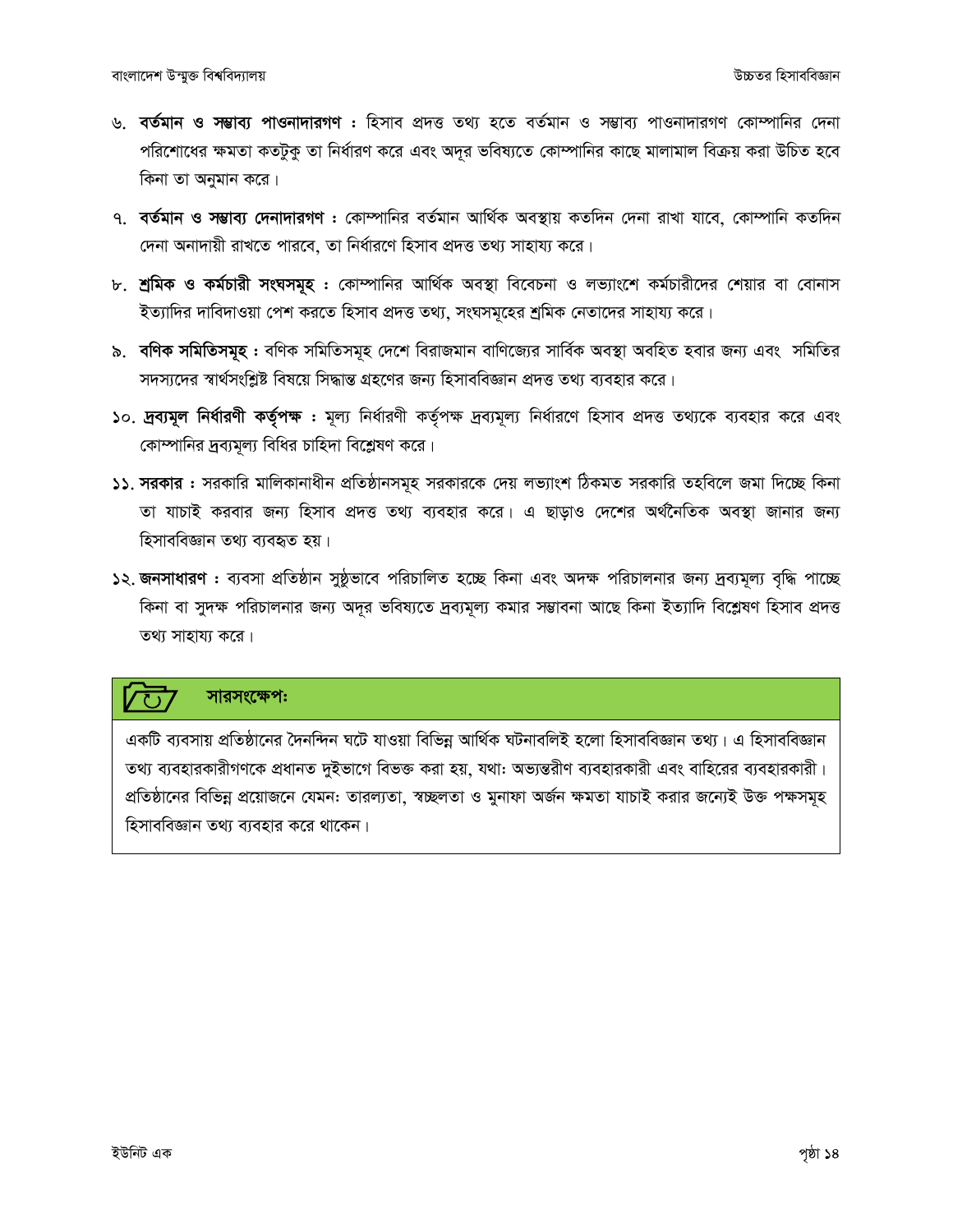#### হিসাববিজ্ঞানের শাখাসমূহ ও সীমাবদ্ধতা পাঠ–১.৭

**Branches and Limitations of Accounting** 



এ পাঠ শেষে আপনি-

- হিসাববিজ্ঞানের বিভিন্ন শাখাগুলো সম্পর্কে বলতে পারবেন।
- হিসাববিজ্ঞানের সীমাবদ্ধতা সম্পর্কে ব্যাখ্যা করতে পারবেন।



#### হিসাববিজ্ঞানের শাখাসমূহ

#### **Branches of accounting**

বর্তমান বিশ্বায়নের যুগে ব্যবসায় প্রতিষ্ঠানের ধরন ও আয়তনের পরিবর্তন হচ্ছে। ব্যবসার জটিলতা বাড়ছে এবং সে সাথে বাড়ছে প্রযুক্তির ব্যবহার। তথ্যপ্রযুক্তি ও যোগাযোগ ব্যবস্থার উন্নতি এবং স্থানীয় ও আন্তর্জাতিক প্রতিযোগিতা বৃদ্ধির ফলে হিসাববিজ্ঞানের প্রয়োজনীয়তা বাড়ছে। তাই হিসাববিজ্ঞানের পরিধিও ব্যাপকতর হচ্ছে। বিভিন্ন ধরনের ব্যবসা প্রতিষ্ঠানের প্রয়োজনে হিসাববিজ্ঞানের বিশেষ বিশেষ শাখার উদ্ভব ঘটেছে। নিম্নে হিসাববিজ্ঞানের বিভিন্ন শাখার সংক্ষিপ্ত বর্ণনা দেওয়া হলো:

- ১. আৰ্থিক হিসাববিজ্ঞান (Financial Accounting) : †কানো প্ৰতিষ্ঠানের আৰ্থিক লেনদেনসমূহ লিবিপদ্ধ করে নির্দিষ্ট সময় অন্তর ফলাফল ও আর্থিক অবস্থা নির্ণয় করা আর্থিক হিসাববিজ্ঞানের প্রধান কাজ। এ উদ্দেশ্যে, বিভিন্ন আর্থিক বিবরণী, প্রতিবেদন ও বিবৃতি প্রস্তুত করে স্বার্থ সংশ্লিষ্ট পক্ষসমূহকে সরবরাহ করে।
- ২. ব্যবস্থাপনা হিসাববিজ্ঞান (Management Accounting) : প্রতিষ্ঠানের ব্যবস্থাপনাকে দৈনন্দিন সিদ্ধান্ত গ্রহণ, ভবিষ্যত পরিকল্পনা প্রণয়ন ও অন্যান্য প্রয়োজনে তথ্য সরবরাহ করা হিসাববিজ্ঞানের এ শাখার কাজ।
- ৩. নিরীক্ষাশাস্ত্র (Auditing) : আর্থিক লেনদেনসমূহ লিপিবদ্ধকরণ, আর্থিক প্রতিবেদন ও বিবরণী প্রস্তুতকরণ সঠিকভাবে সম্পন্ন হয়েছে কিনা তা পরীক্ষা করে ভুল ও জালিয়াতি উদঘাটন করা ও প্রতিরোধ করা হিসাবিজ্ঞানের এ শাখার কাজ। পৃথিবীর প্রায় সকল দেশেই সনদপ্রাপ্ত পেশাদারি একাউন্টেন্ট স্বাধীনভাবে নিরীক্ষা কার্য সম্পাদন করেন।
- 8. উৎপাদন ব্যয় হিসাববিজ্ঞান (Cost Accounting) : উৎপাদনকারী প্রতিষ্ঠানের উৎপাদিত পণ্য বা সেবার উৎপাদন ব্যয় নির্ধারণ, বিশ্লেষণ ও নিয়ন্ত্রণ উৎপাদন ব্যয় হিসাববিজ্ঞানের প্রধান কাজ।
- $\alpha$ , কর হিসাববিজ্ঞান (Tax Accounting) : প্রতিষ্ঠানের নির্দিষ্ট সময় পর আয়কর ও অন্যান্য কর নির্ধারণ ও বিভিন্ন লেনদেনের উপর করের প্রভাব সম্পর্কে ব্যবস্থাপনাকে অবহিত করা, কর হিসাববিজ্ঞানের প্রধান কাজ।
- ৬. সরকারি ও অব্যবসায়ী প্রতিষ্ঠানের হিসাববিজ্ঞান (Accounting for Government and Non-trading Concern) : এ সমস্ত প্রতিষ্ঠান ব্যবসায় প্রতিষ্ঠান থেকে পৃথক। মুনাফা অর্জন এগুলোর উদ্দেশ্য নয় বরং উদ্দেশ্য হলো সেবা প্রদান করা। এ সমস্ত প্রতিষ্ঠানের লেনদেনসমূহ লিবিপদ্ধ করে হিসাববিবরণী প্রস্তুত করাই হিসাববিজ্ঞানের এ শাখার কাজ।
- ৭. সামাজিক হিসাববিজ্ঞান (Social Accounting) : হিসাববিজ্ঞানের একটি নতুন চিন্তাধারার নাম সামাজিক হিসাববিজ্ঞান। সামাজিক কর্মকাণ্ডের আয় ও ব্যয় নির্ণয় এ হিসাববিজ্ঞানের কাজ। যেমন : সরকার একটি রাস্তা তৈরির পদক্ষেপ গ্রহন করলো, এ পদক্ষেপের ব্যয় কতো এবং এর দ্বারা কতো মানুষ উপকৃত হলো ও তার মূল্য নির্ধারণ সামাজিক হিসাববিজ্ঞানের উদ্দেশ্য।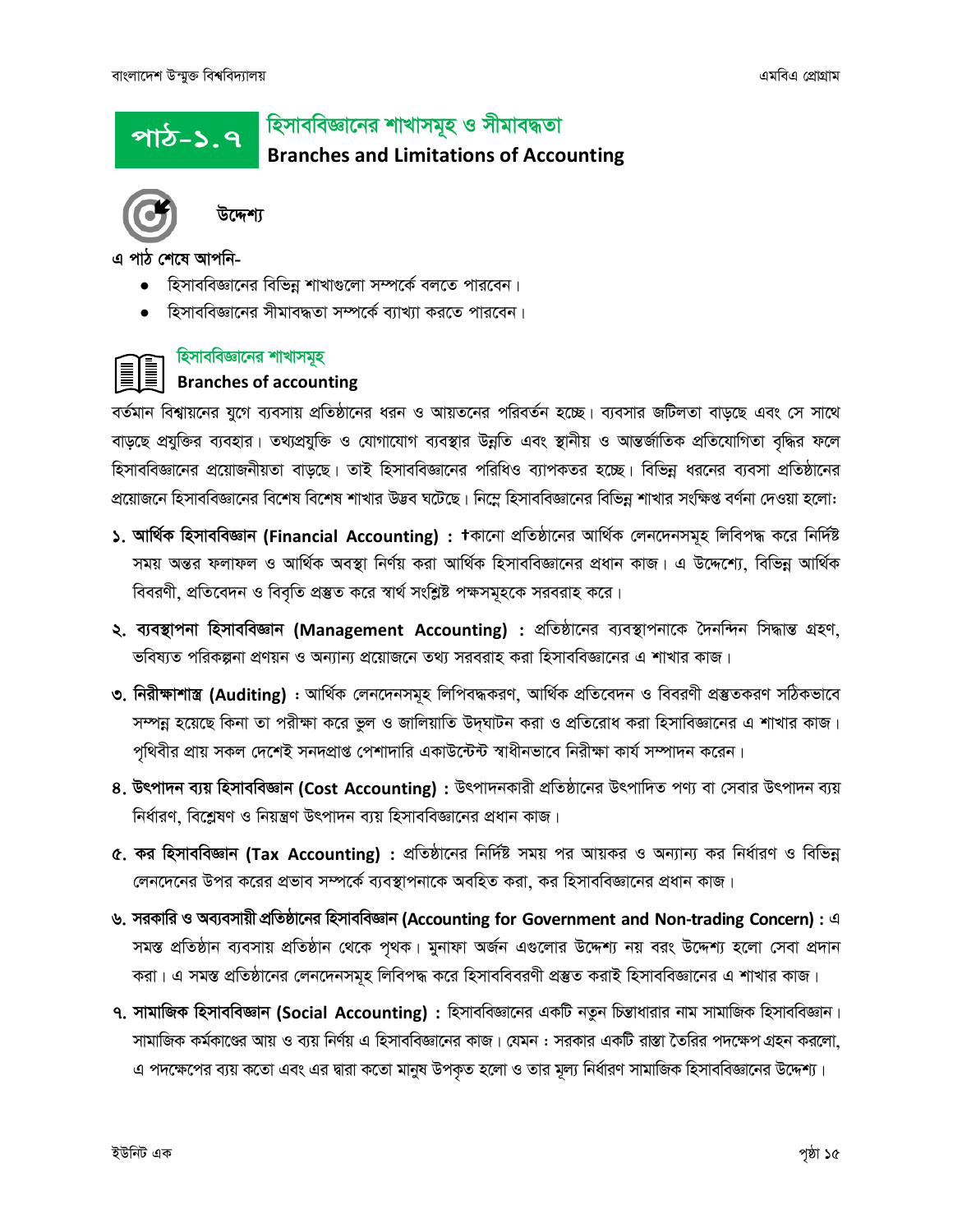#### হিসাববিজ্ঞানের সীমাবদ্ধতা

#### **Limitations of accounting**

বিভিন্ন সরকারি, আধা সরকারি, স্বায়তুশাসিত, ছোট বড় ও মাঝারি প্রতিষ্ঠানে যে পদ্ধতির হিসাব ব্যবস্থা চালু আছে তা পুরোপুরি যথাযথ নয়। অর্থাৎ হিসাববিজ্ঞানের বিভিন্ন সুবিধা থাকা সত্তেও এর কতিপয় সীমাবদ্ধতা রয়েছে, যা নিম্নে আলোচনা করা হলো:

- ১. দু'তরফা পদ্ধতি প্রয়োগের অভাব : দু'তরফা দাখিলা হিসাব পদ্ধতি একটি বিজ্ঞানসম্মত ও সার্বজনীন হিসাব ব্যবস্থারূপে গণ্য হয়েছে। তথাপিও আমাদের দেশসহ পৃথিবীর অন্যান্য দেশের ছোটখাটো বহু ব্যবসায় প্রতিষ্ঠানে এখনো দু'তরফা দাখিলা হিসাব পদ্ধতি পুরাপুরি অনুসৃত হয় না। ফলে হিসাববিজ্ঞানের গ্রহণযোগ্যতাও দিন দিন নষ্ট হচ্ছে।
- ২. ডুপ্লিকেট হিসাব : অনেক প্রতিষ্ঠান আয়কর ফাঁকি দেওয়ার উদ্দেশ্যে এবং লোক দেখানোর জন্য দুই ধরনের হিসাব তৈরি করেন। এক ধরনের ভূয়া হিসাব তৈরির জন্য প্রতিষ্ঠান অনেক সময় নগদ আদান-প্রদান, ক্রয়-বিক্রয়, দেনা-পাওনার পরিমাণ ইত্যাদি ভুলভাবে উপস্থাপন করে।
- ৩. মুদ্রার ক্রয় ক্ষমতা লিপিবদ্ধকরণ সমস্যা : মুদ্রাস্ফীতি অথবা মুদ্রা সংকোচনের ফলে উদ্বত্তপত্রে বিভিন্ন সম্পদ এবং দেনার দফাগুলির মাধ্যমে প্রতিষ্ঠানের প্রকৃত আর্থিক অবস্থা নির্ণয় করা যায় না। অর্থাৎ এক্ষেত্রে হিসাববিজ্ঞান প্রকৃত আৰ্থিক অবস্থা পরিমাপ করতে ব্যর্থ হয়।
- ৪. স্থায়ী সম্পত্তি প্রতিস্থাপনে সমস্যা : হিসাববিজ্ঞানের নীতিমালা অনুসারে সম্পদের অতীত মল্যের ওপর একটি নির্দিষ্ট শতকরা হারে অবচয় ধার্য করতে হয়। সম্পদের কার্যকাল শেষে অবচয় হিসাবে রক্ষিত টাকা দিয়ে নতুন সম্পদ ক্রয় করা হয়। কিন্তু বাস্তব ক্ষেত্রে দেখা যায় যে, সম্পত্তিটি প্রতিস্থাপন করতে যে পরিমাণ অর্থের প্রয়োজন তা অবচয় হিসাবে সংরক্ষিত হয়নি; কারণ ইতিমধ্যে সম্পত্তিটির বাজার মূল্য বৃদ্ধি পেয়েছে। সুতরাং এরূপ পরিস্থিতিতে হিসাববিজ্ঞান ব্যর্থ বলে বিবেচিত হয়।
- ৫. পৃথিবীর বিভিন্ন দেশের বিধিবিধানের ভিন্নতা : পৃথিবীর সকল দেশেই আইন কানুন, বিধি বিধান, পেশাগত মানের ধরণ ইত্যাদি একরূপ নয়। যেমন- কোনো দেশের আয়কর আইনে যে পরিমাণ আয়কর প্রদর্শিত হয়, অপর একটি দেশে সমপরিমাণ আয়ের জন্য সমপরিমাণ আয়কর প্রদর্শিত হয় না। বিধি বিধানের এরূপ বিভিন্নতার জন্য হিসাববিজ্ঞানের মাধ্যমেও বিভিন্ন ধরনের ফলাফল পাওয়া যায়। তবে এরূপ বিভিন্নতা সমন্বয়ের মাধ্যমে সমরূপতা আনয়ন করা হলেও তা একটি দুরূহ কার্য। সেহেতেু আপাতদৃষ্টিতে এরূপ বিভিন্নতাকে কেউ কেউ হিসাববিজ্ঞানের একটি ব্যর্থতা মনে করেন।
- ৬. **অগ্রিম অর্থ সমন্বয়ের সমস্যা :** একটি আর্থিক হিসাবকাল শেষে প্রতিষ্ঠানের সকল অগ্রিম প্রাপ্তি অথবা অগ্রিম প্রদানের সঠিক সমন্বয় করা সম্ভব হয় না, ফলে হিসাববিজ্ঞানে সঠিক চিত্র ফুটে উঠে না।

উপরোক্ত অসুবিধাগুলো থাকা সত্ত্বেও আধুনিক বিশ্বের সব দেশে হিসাববিজ্ঞান একটি সর্বজন স্বীকৃত হিসাব মাধ্যমরূপে স্বীকৃত হয়েছে। তবে হিসাববিজ্ঞানের বিভিন্ন নিয়মকানুনগুলি প্রয়োগের ক্ষেত্রে অধিকতর সতর্কতা অবলম্বন করা আমাদের সকলের উচিত।

#### সারসংক্ষেপ:  $\sqrt{3}$

তথ্যপ্রযুক্তি ও যোগাযোগ ব্যবস্থার উন্নতি এবং স্থানীয় ও আন্তর্জাতিক প্রতিযোগিতা বৃদ্ধির সাথে সাথে হিসাববিজ্ঞানের প্রয়োজনীয়তা বাড়ছে। বিভিন্ন ধরনের ব্যবসা প্রতিষ্ঠানে বিভিন্ন ধরনের প্রয়োজনের তাগিদে হিসাববিজ্ঞানের বিশেষ বিশেষ শাখার উদ্ভব ঘটেছে। বিভিন্ন শাখায় হিসাববিজ্ঞানের নানাবিধ সুবিধার পাশাপাশি কিছু সীমাবদ্ধতা রয়েছে, যেমন: দু'তরফা পদ্ধতি প্রয়োগের অভাব, মুদ্রার ক্রয় ক্ষমতা লিপিবদ্ধকরণ সমস্যা, পৃথিবীর বিভিন্ন দেশের বিধিবিধানের ভিন্নতা ইত্যাদি।